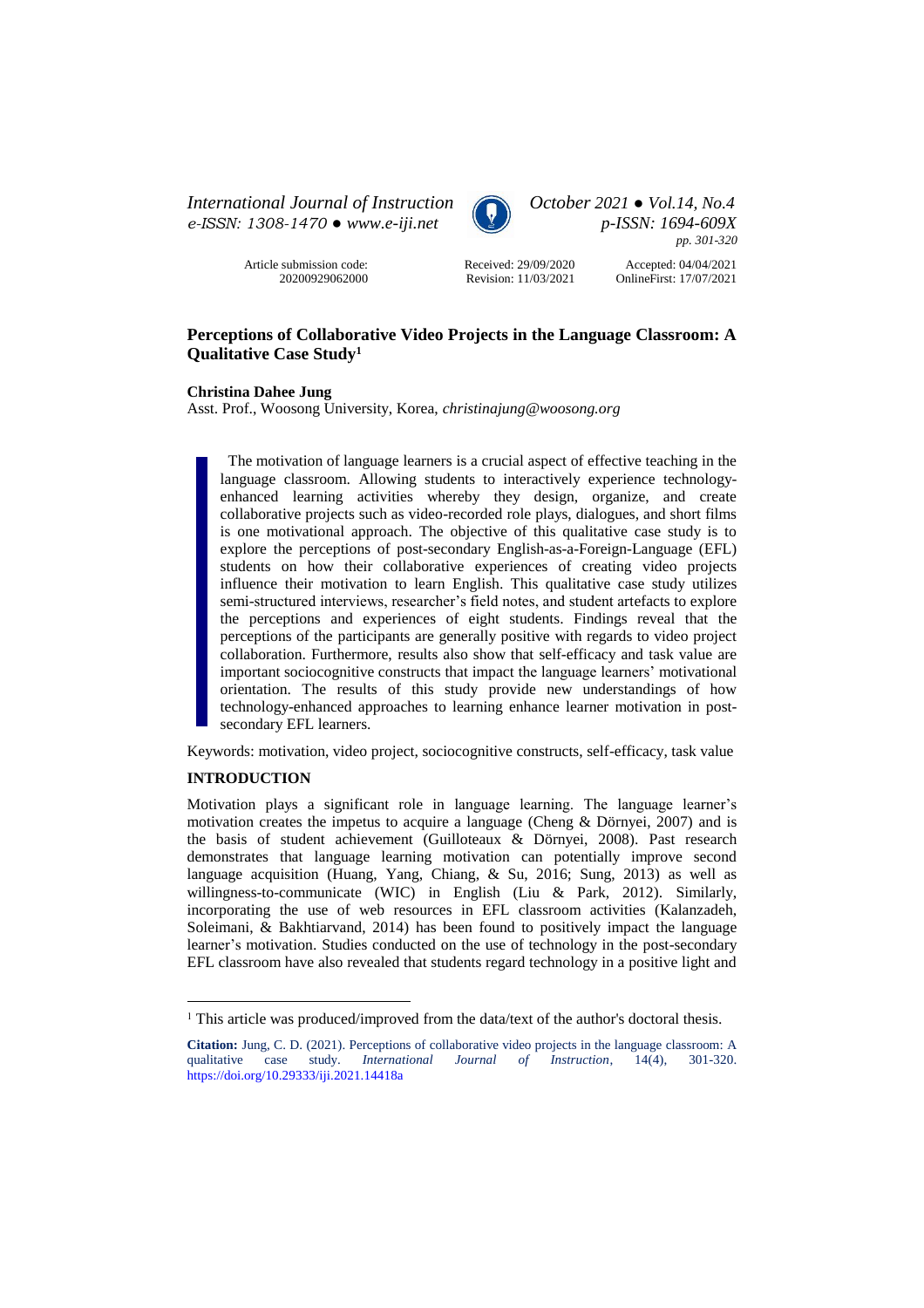have found its incorporation during classroom activities to be quite motivating (Genc Ilter, 2009; Kalanzadeh et al., 2014).

Having students actively engage in the various steps to create a video collaboratively in pairs or in groups is one method to incorporate technology in the language classroom. Although past research has explored the effects of technology in language learning and teaching, there is currently a lack of conclusive studies that shed light on the relationship between motivation and technology, specifically, pair or small group video projects. A similar past study has shown that the use of student-made video projects at the postsecondary level can benefit student motivation in the classroom (Huang, 2015). Therefore, investigating language learner motivation from a sociocognitive lens focusing on constructs such as self-efficacy (Zhang & Ardasheva, 2019) and task value (Varasteh, Ghanizadeh, & Akbari, 2016) allowed for a deeper understanding of the important role of these constructs within the context of technology and motivation.

#### **Sociocognitive Factors of Motivation**

With regard to language learning motivation, self-efficacy is a salient internal factor in the individual. Self-efficacy is defined as how capable one believes that he or she can accomplish a goal (Bong, 2001). Closely linked to task-expectancy, self-efficacy can have an impact on the learner's determination to accomplish a task, the amount of effort to put into the task, and persistence to carry out to completion (Wigfield & Eccles, 2002). Self-efficacy has also been shown to positively affect cognitive engagement and performance (Bai, Nie, & Lee, 2020; Karbakhsh & Safa, 2020; Ugwuanyi, Okeke, & Asomugha, 2020). A high-perceived self-efficacy is a strong indicator of motivation (Lumbantobing, 2020). Hence, when EFL learners have a firm belief in their ability to achieve a task, they are very likely to be motivated to succeed.

Task value is another factor pertinent with regard to language learning motivation. Task value indicates how much vested interest the language learner has to a particular task or goal (Eccles & Wigfield, 2002; Wigfield & Eccles, 2020) and determines if the goal is worthy of pursuit. Thus, task value is determined depending on how strongly the learner believes in the importance of the task. The influence of task value on language learning motivation is an important consideration in the design and implementation of teaching and learning activities in the language classroom.

#### **Collaborative Learning and Motivation**

Within the context of task-based learning in an EFL classroom, collaboration, the peer interaction and learning in a group environment (Doughty & Long, 2003; Kukulska-Hulme & Viberg, 2018; Tavakoli, Lotfi & Biria, 2019), has been demonstrated to have a beneficial result on language learning motivation. Meaningful peer interaction allows students the opportunity to acquire new knowledge, renegotiate what they know, and develop a better understanding of concepts (Juan-Garau & Jacob, 2015). Peer group collaboration on projects necessitates the students to take responsibility and ownership of their own learning. Assigned projects that provide authentic learning tasks and handson learning can lead to deeper conceptual understanding and learner autonomy (Vieira, 2017). This type of collaborative teaching approach has been found to contribute to a positive motivational orientation in the students due to greater task-oriented awareness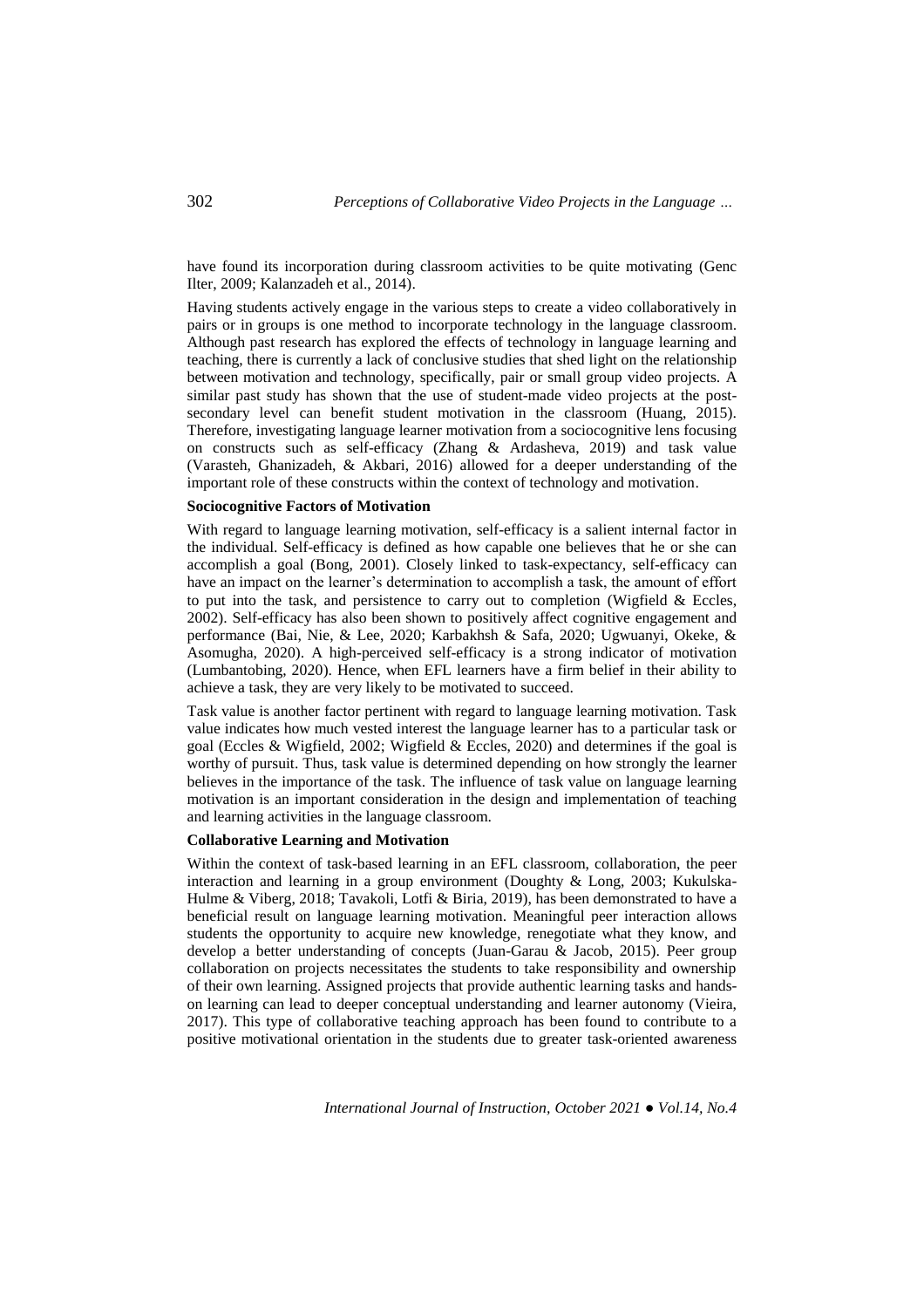(Krajka, 2012). This greater self-awareness elicits self-reflection and improved critical thinking skills in the language learner (Juan-Garau & Jacob, 2015), traits that are beneficial to learning. In addition to the perception of improved critical thinking skills, collaborative learning has been shown to identify positively with the learner's motivational orientation, cognitive development, and social competence (Warsah, Morganna, Uyun, Hamengkubuwono, & Afandi, 2021).

#### **Task-Based Language Teaching and Motivation**

Throughout the decades, different pedagogical approaches have been used to motivate students. Since the 1990s with its inception, task-based language teaching (TBLT) has become a popular approach in second language acquisition (SLA) and language learning (Chong & Reinders, 2020). The real-life relevance and hands-on nature of TBLT attests that language learners learn the language during the process of creating an end-product. TBLT has been demonstrated to engage language learners at various levels. TBLT involves activities that are meaningful tasks utilizing authentic target language (Ellis, 2003). Since its establishment, TBLT which involves scaffolding, mediation, and guided participation, has been widely implemented in the language classroom (Lantolf & Thorne, 2006). TBLT requires language learners to be actively engaged in all parts of the task to successfully complete it (Hashemi, Azizinezhad, & Darvishi, 2012). Thereby, the students become active rather than passive learners. TBLT encourages language learners to take initiative and responsibility for their own learning. Learning becomes more meaningful when students are given free rein on the range of topics they can undertake for their project as they are exploring areas of learning that interest them.

More recently, in the last 15 years, more and more researchers have combined TBLT with Computer Assisted Language Learning (CALL) (Chong & Reinders, 2020) to create a language learning environment that is more meaningful and authentic to the learner. This allows students to become more motivated to learn. Previous research in the field has found that with regards to student motivation, TBLT in conjunction with Computer Assisted Language Learning (CALL) significantly enhanced students' motivation for L2 reading (Tavakoli et al., 2019). Similarly, the use of commercial digital video games was found to help enhance EFL high school students' language learning motivation in Iran (Ebrahimzadeh & Alavi, 2017).

Other studies have indicated that incorporation of technology such as the use of web resources (Kalanzadeh et al., 2014) in the foreign language classroom can contribute to language learning motivation as well. University students view technology use in language classrooms positively (Genc Ilter, 2009; Kalanzadeh et al., 2014) and therefore, greater motivation to use technology to learn English. The comfort and familiarity of using technology in their personal lives makes it easy to extend its use to the classroom for language learning purposes. Numerous studies have been conducted on language learning through technology use (de la Guia, Camacho, Orozco-Barbosa, Brea Lujan, Penichet, & Lozano Perez, 2016; Rashid, Cunningham, & Watson, 2017). Of significant importance is that the integration of technology with TBLT results in many positive effects in the language learner such as improvements in motivation and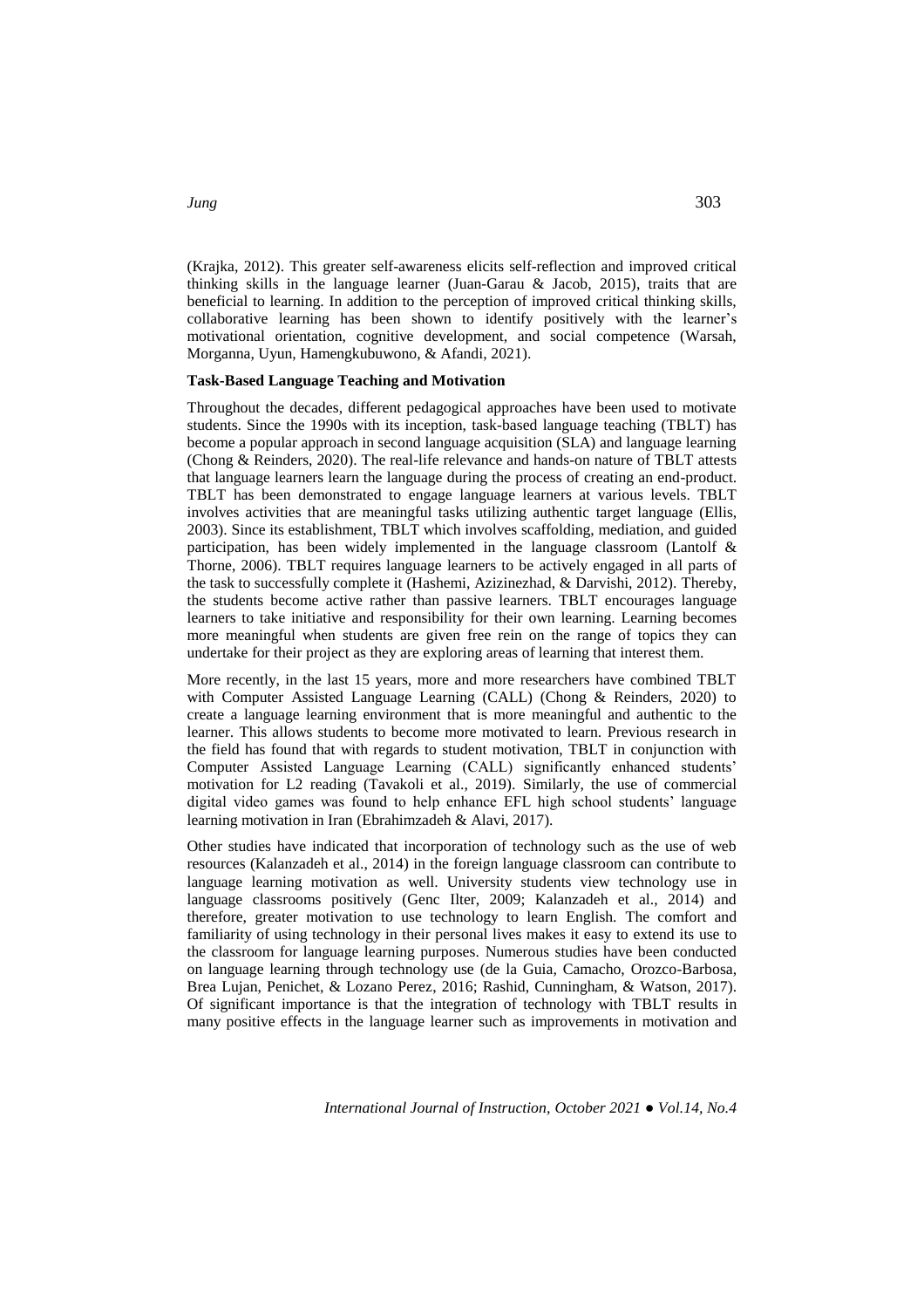cognitive processes during task performance (Lai & Li, 2011) as well as listening comprehension (Mulyadi, Wijayatiningsih, Singh, & Prastikawati, 2021).

#### **The South Korean Context**

Since 1997, many changes in the national curriculum have led to its seventh version in South Korea (Hereafter, "Korea"). Changes were mandated by the Ministry of Education for all school subjects including English education. However, the current English education curriculum leaves much to be desired with regards to its efficacy as there appears to be a strong disconnect between the national English curriculum and its classroom implementation. The emphasis on standardized testing at the secondary level, colloquially referred to as "teaching to the test" (Byean, 2015), has been shown to be detrimental to students' motivation to learn English. In reference to the type of motivation Korean students possess, a recent study conducted at a university in Seoul found that students were predominantly motivated by extrinsic reasons to study English (Geddes, 2016). Various motivational strategies have been utilized to motivate and encourage students in the post-secondary classroom in Korea. Korean university students reported that of particular importance is the EFL professor's ability to conduct various classroom activities in a pleasant atmosphere conducive to learning (Heinz & Kobylinski, 2017). In another related study on 255 randomly-selected Korean EFL students, a strong correlation was found between self-esteem and motivation (Basco & Han, 2016).

Previous studies demonstrate the advantageous role of implementing technology in a post-secondary EFL classroom and provide strong support for the incorporation of video projects to study the impact on students' EFL motivation. What is new about this present study is that video projects are explored in a post-secondary Korean context and the findings are analyzed through the sociocognitive indicators of motivation, self-efficacy and task expectancy. Thus, this study adds to the lack of literature on student-made video projects within the EFL motivational context of post-secondary Korean students.

## **Purpose of This Study**

The purpose of this case study is to explore how post-secondary EFL students perceive the impact of video projects on their motivation for learning English in Korea through a sociocognitive lens. Furthermore, this research captures how students describe their experiences with student-made video projects taught within the pedagogical approach of TBLT. Numerous past studies have documented positive outcomes on motivation through student-led video projects in contexts outside of EFL (Larmer, 2014; McCaslin & Young, 2015; Mistry, Bignante, & Berardi, 2016; Ranker, 2008). However, with the exception of a few studies (Abdulrahman & Basalama, 2019; Huang, 2015), there is currently very little research in the field on the effects of student-led video projects in the post secondary EFL classroom. As such, this study attempted to relieve the scarcity of research specifically relating to the post-secondary EFL context and aid in the advancement of current understandings of EFL motivation at the post-secondary level in Korea. This study answers the following research questions: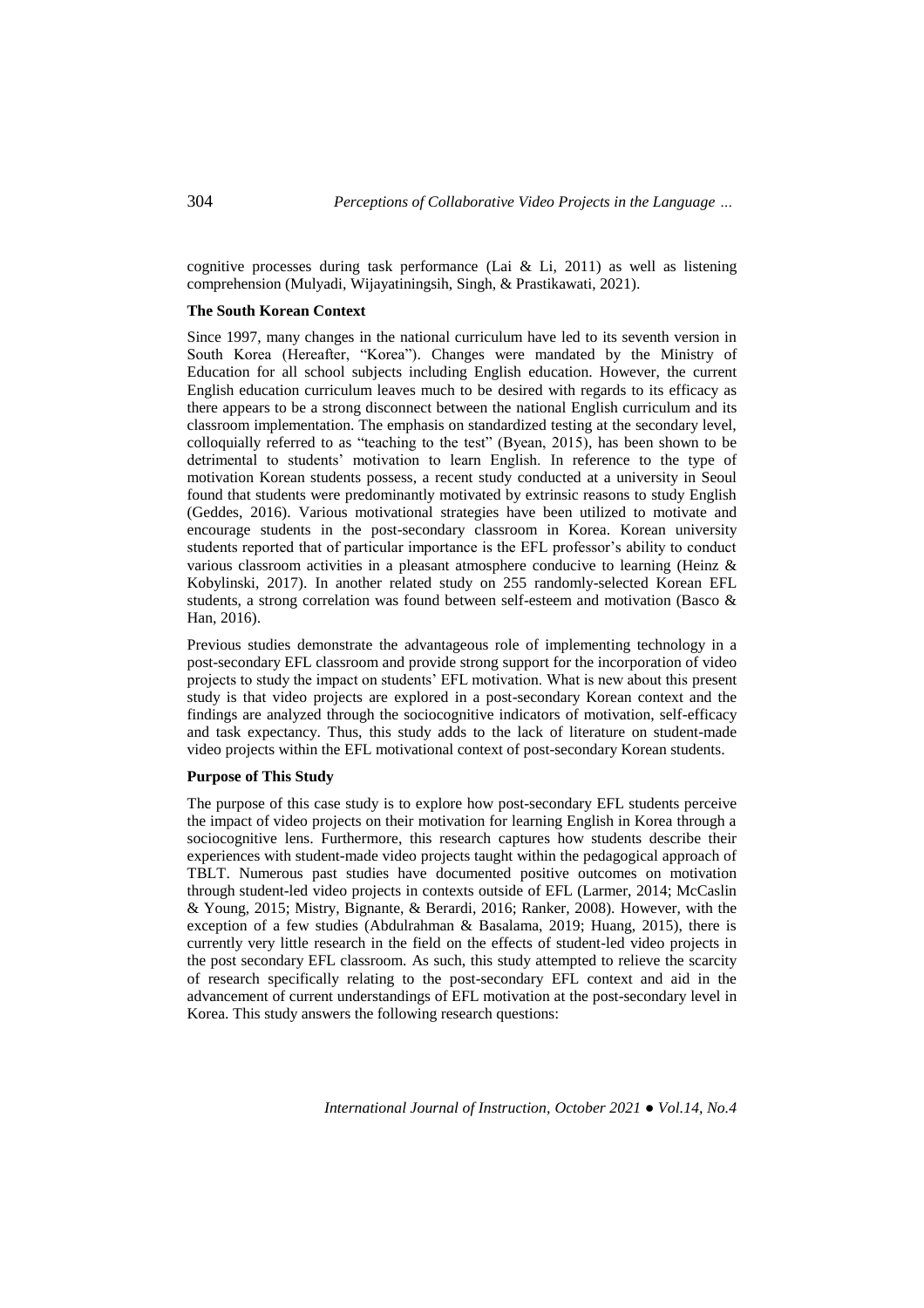1) How do students experience the process of creating videos to learn and practice English?

2) How do students view the impact of task-based language teaching through the creation of video projects on their motivation for learning English?

## **METHOD**

#### **Research Setting**

The research setting for this qualitative case study was an EFL classroom within a private university in Daejeon, South Korea. Participants came from two different classes each taught by two different EFL instructors. Students were taught how to create the videos through the TBLT pedagogical approach by their instructors. Thus, the instructors acted more as facilitators as the classes were student-centered. Students were taught about the concept of infomercials during class time and provided with various materials to create an original script. The students worked together in pairs both during and outside of class. The purpose of the video project was to create an original infomercial video in pairs about an imaginary product they would find very useful in their lives. Within the context of the TBLT approach, the focus was on the videomaking process.

#### **Population and Sample**

Before the start of the video project, the participants appeared to exhibit a strong sense of motivation. In the pre-project stage, a positive motivational orientation was displayed when participants reported that they were highly motivated to learn English due to extrinsic factors. Such reasons included the desire to please parents, communicate with extended family residing overseas, supportive teachers and peers, technology, getting a good grade in the class and a high TOEIC score, and necessity of English for employment.

In this study, purposeful sampling was used in which the researcher selected specific participants and locations to understand a particular phenomenon (Creswell, 2015). Due to the exploratory nature of this research, an in-depth focus on the rich, lived-in experiences of the participants was necessary. As such, a sample size of eight participants was deemed appropriate. The selection criteria for participation were twofold: the participant had willingly given consent to be included in the study and was also a freshman student enrolled in a task-based EFL course. Participants in this study ranged between 18 to 20 years of age and had a total of nine years of English learning experience. The data was based on four male participants and four female participants. Two of the participants were engineering majors. The remaining participants were hospital management majors. Scores on an English proficiency test administered schoolwide before the beginning of the semester determined that the participants' English proficiency levels were at the intermediate level.

Data on participant demographics including the participants' pseudonyms, age, gender, university major, and total number of years of English-learning experience are provided in the table (Table 1) below.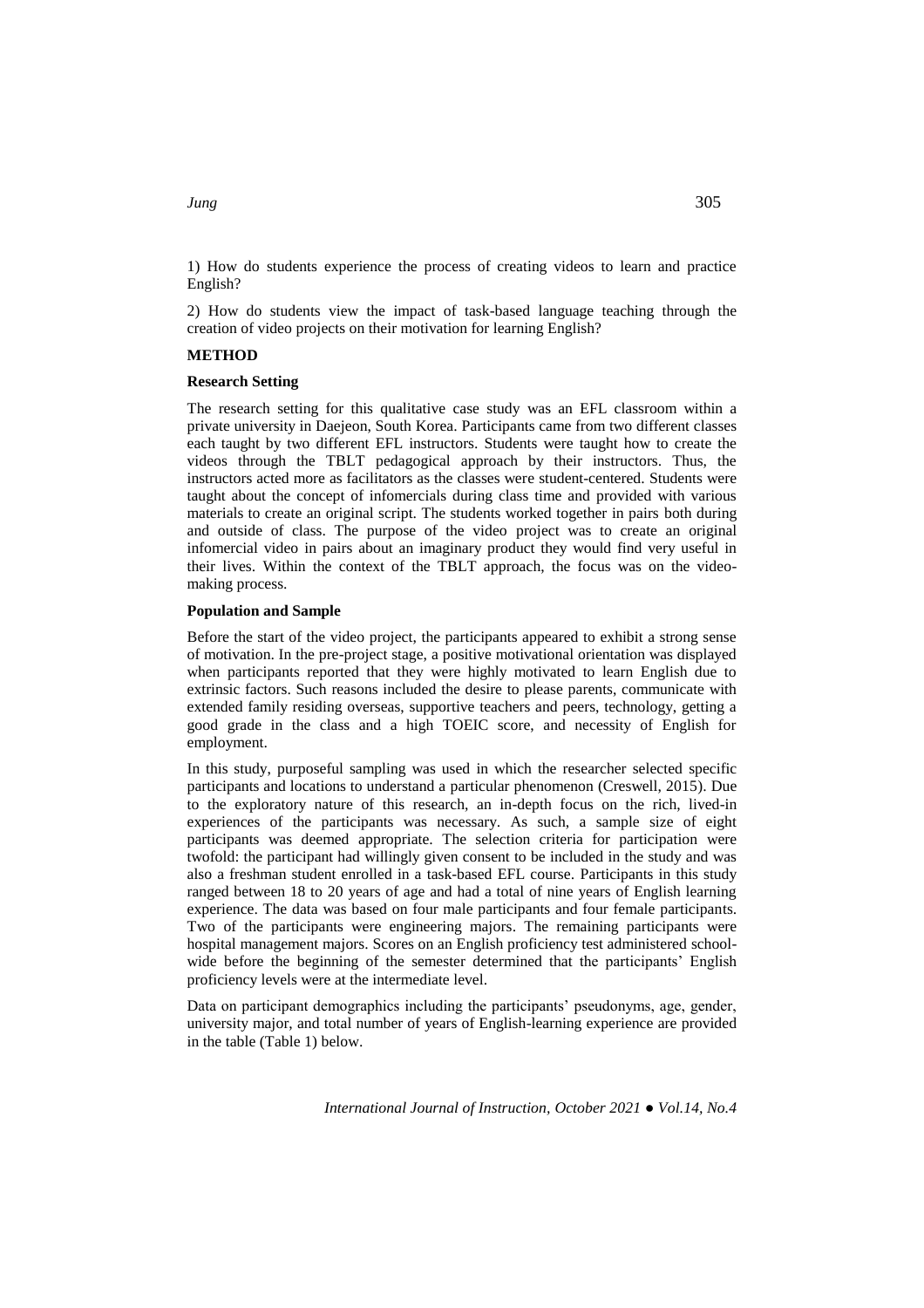| Participant demographics |        |                                     |                             |  |
|--------------------------|--------|-------------------------------------|-----------------------------|--|
| Age                      | Gender | Major                               | Total number of years of    |  |
|                          |        |                                     | English learning experience |  |
| 18                       | М      | healthcare management               |                             |  |
| 18                       | М      | healthcare management               |                             |  |
| 18                       | F      | healthcare management               |                             |  |
| 18                       | F      | healthcare management               |                             |  |
| 18                       | F      | healthcare management               | Q                           |  |
| 18                       | F      | healthcare management               | 10                          |  |
| 20                       | M      | railroad vehicle system engineering | 16                          |  |
| 18                       | М      | railroad vehicle system engineering | a                           |  |
|                          |        |                                     |                             |  |

Note.  $M = male$ ;  $F = female$ .

## **Data Collection**

Over a period of 12 weeks, data collection occurred with the participants. Data was collected through field notes, a reflection journal, semi-structured interviews, studentmade video projects, and student reflection papers. As the researcher is bilingual in English and Korean, the participants were given the option of conducting the interviews in either language or both. Each interview lasted about 50 minutes to one hour in length. Audio recordings of these semi-structured interviews with participants, researcher field notes during the interviews, summary notes for each interview, student-made infomercial videos, and participants' reflection papers ensured data triangulation. Verification for accuracy of the audio transcripts for the interviews and summaries was done through member checks. This study was divided into two stages: the pre-project and post-project stage.

During the pre-project stage, the first set of semi-structured interviews were conducted. These pre-project interviews elicited data in response to the research questions pertaining to the participants' motivational orientations to learn English. It also included questions about their previous English learning experiences.

In the post-project stage, the second and final set of semi-structured interviews were administered after the completion of the infomercial video project. In this interview, questions were asked about the students' perceptions about their video projects and how they felt about the entire process with regards to their EFL-learning motivation. The video projects were played at the beginning of the interview as a starting point.

Detailed field notes during the semi-structured interviews and researcher reflections were maintained in a reflection journal. The information recorded in the researcher's reflections contained factual data about the interview and participant reflections. The researcher's reflections component consisted of a detailed analysis of each interview.

#### **Data Analysis**

Two sets of in-depth semi-structured interviews were conducted to collect the information-rich lived-in experiences of the participants. All responses were taken note of in the researcher journal as well as audio-recorded. During the first interview session (pre-project interview), general open-ended questions were asked and answered which

Table 1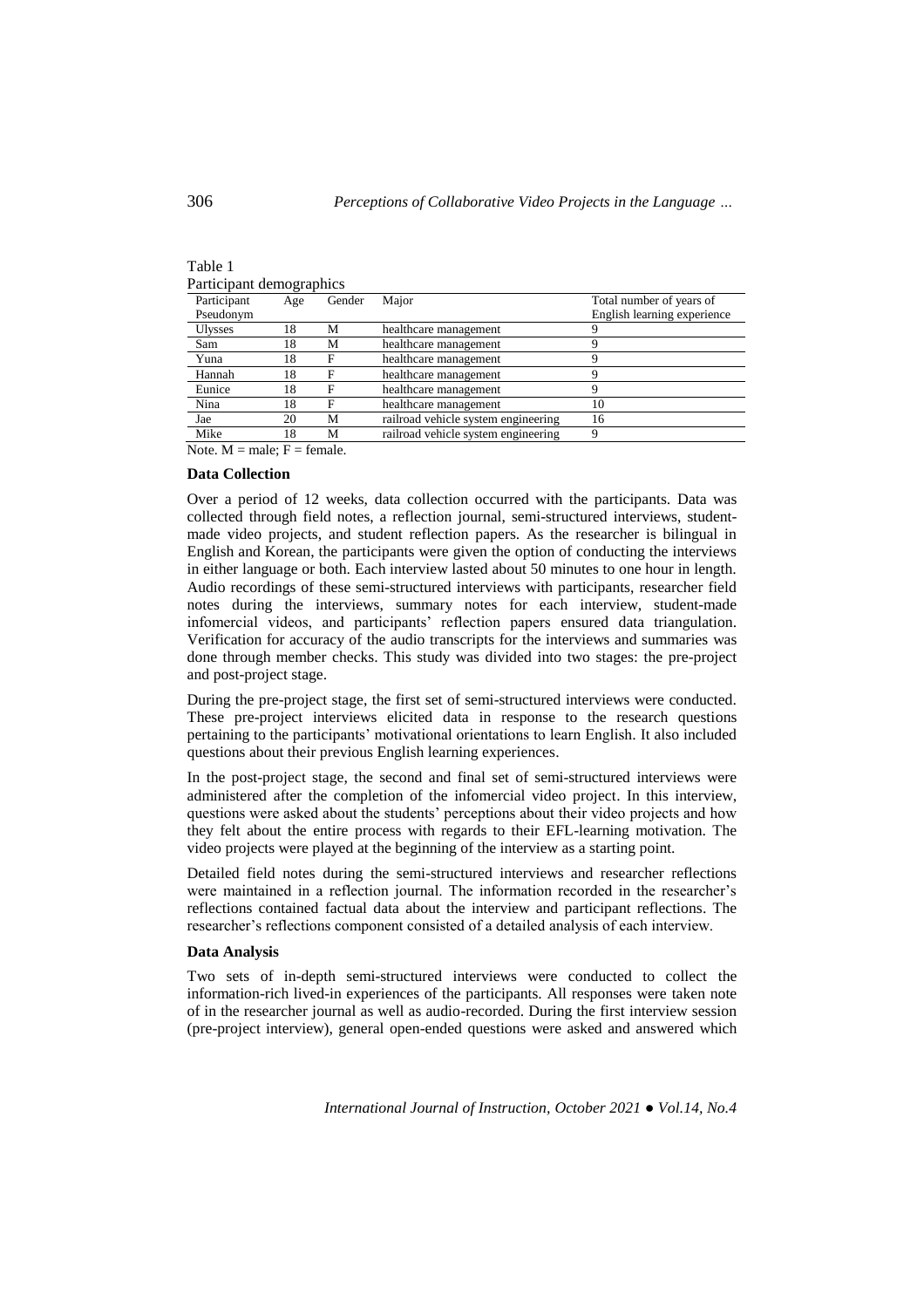pertained to their motivational orientations including questions pertaining to past motivational influences. In the second interview (post-project interview), questions relating to their work on their video projects were asked which were based on the specific motivational constructs self-efficacy and task expectancy, strong indicators of motivation. Every interview was transcribed manually by the researcher. Participants then summarized their video project experience through a reflection paper after project completion. Finally, all of the participants' infomercial video projects were viewed by the researcher a second time and analyzed. Notes of the video analysis were documented in the researcher reflection journal. Data was thematically analyzed through open and axial coding.

## **FINDINGS**

Based on analysis of the data, the participants' video-making experiences were generally positive and motivational orientation remained high, although there were times when it fluctuated due to frustrations caused by technical difficulties stemming from computer and editing software incompatibility, lack of props and venues during filming, and a tight schedule due to other course deadlines. However, overall, participants reported positive perceptions in relation to the perceived impact of video projects on their motivational orientation. This was evident in the responses of the participants about their experiences with the video project. The responses analysed by open and axial coding led to the formation of categories. These categories led to codes that were grouped and regrouped. Examples of original categories include most interesting parts of making the video, reasons for experiencing difficulty during the video-making process, new learnings from working on the project, motivational orientation during video project creation, and perceived motivational changes and opinions about learning English after completing video project. Table 2 shows examples of codes.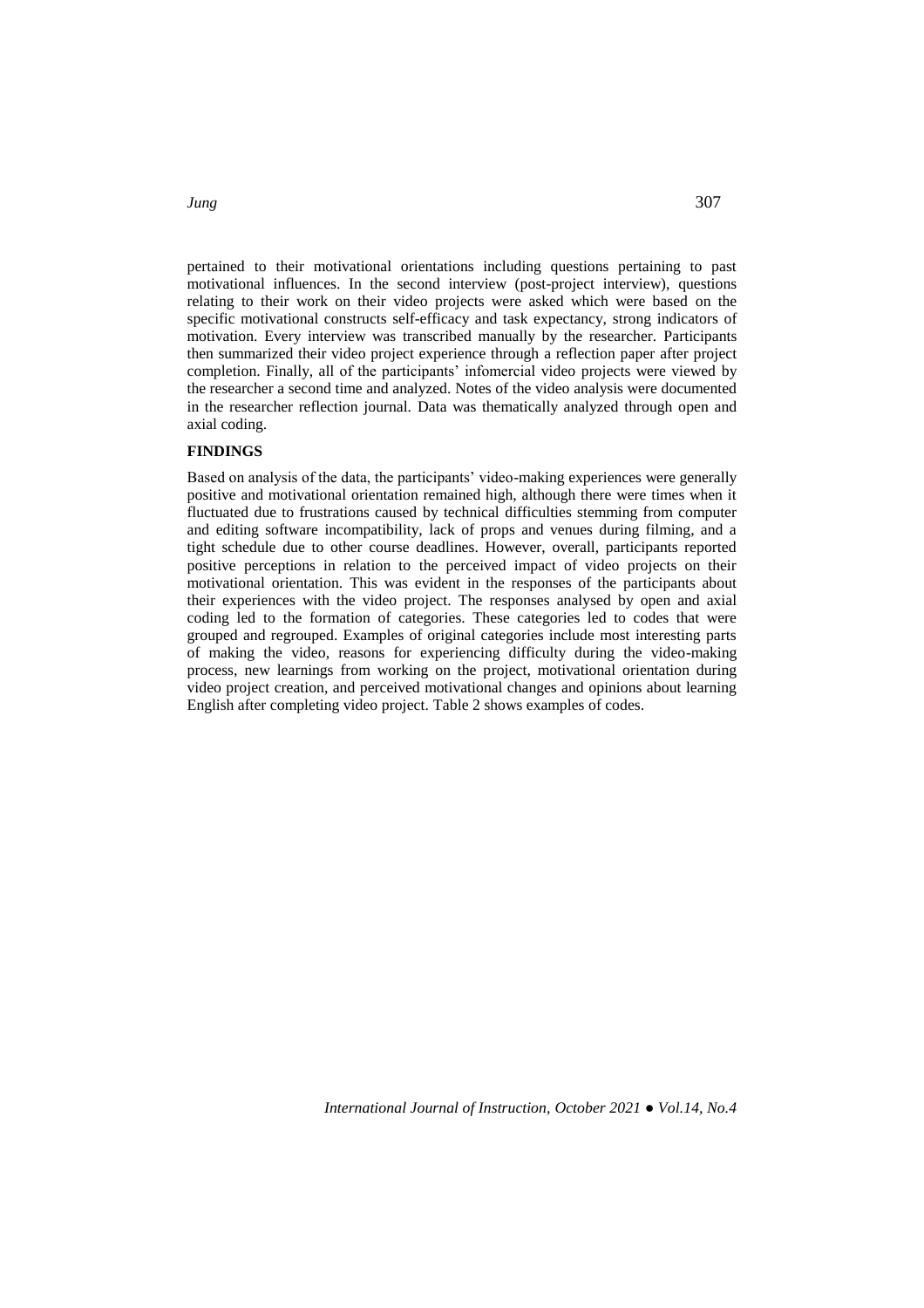Table 2 Examples of some categories and codes

| Category                                   | Codes                                      |  |
|--------------------------------------------|--------------------------------------------|--|
| Most interesting parts of making the video | Filming in locations                       |  |
|                                            | Working with partners and peers            |  |
|                                            | Getting to know peers better               |  |
|                                            | Creating script                            |  |
|                                            | Singing and dancing                        |  |
|                                            | Acting out the script                      |  |
|                                            | Making bloopers                            |  |
|                                            | Learning new English words and expressions |  |
| Reasons for experiencing difficulty during | Miscommunication with instructor           |  |
| the video-making process                   | Misunderstanding of the instructor         |  |
|                                            | Differences of opinions with partner       |  |
|                                            | Memorizing script                          |  |
|                                            | Using gestures while filming               |  |
|                                            | Acting on camera                           |  |
|                                            | Film editing                               |  |
|                                            | Film editing software issues               |  |
|                                            | Tight deadline                             |  |
|                                            | Lack of props                              |  |
|                                            | Finding good filming location              |  |
| New learnings from working on the project  | New English vocabulary and expressions     |  |
|                                            | Diplomacy skills                           |  |
|                                            | Desire to improve English skills           |  |
|                                            | Leadership                                 |  |
|                                            | Responsibility                             |  |
|                                            | Computer/technical skills                  |  |
|                                            | Cooperation skills                         |  |
|                                            | Improvement in sentence writing skills     |  |
|                                            | Improvement in speaking skills             |  |
|                                            | Improvement in pronunciation               |  |
|                                            | Self-directed learning                     |  |
|                                            | Time management                            |  |
| Motivational orientation during video      | <b>Fluctuations</b>                        |  |
| project                                    | Went down                                  |  |
|                                            | No change                                  |  |
|                                            | Perceived increase in motivation           |  |
| Perceived motivational changes and         | No change in motivation                    |  |
| opinions about learning English after      | Perceived increase in motivation           |  |
| completing video project                   | Learning English is more enjoyable         |  |
|                                            | Increased confidence                       |  |
|                                            | English is not as hard as before           |  |
|                                            | Positive memories                          |  |

The thematic analysis of the data resulted in four major themes: self-efficacy, task value, peer collaboration, and important skills.

# **Self-Efficacy**

During both the pre-project and post-project stages, participants stated that they felt a strong need to further improve their English proficiency in the future. Eunice asserted: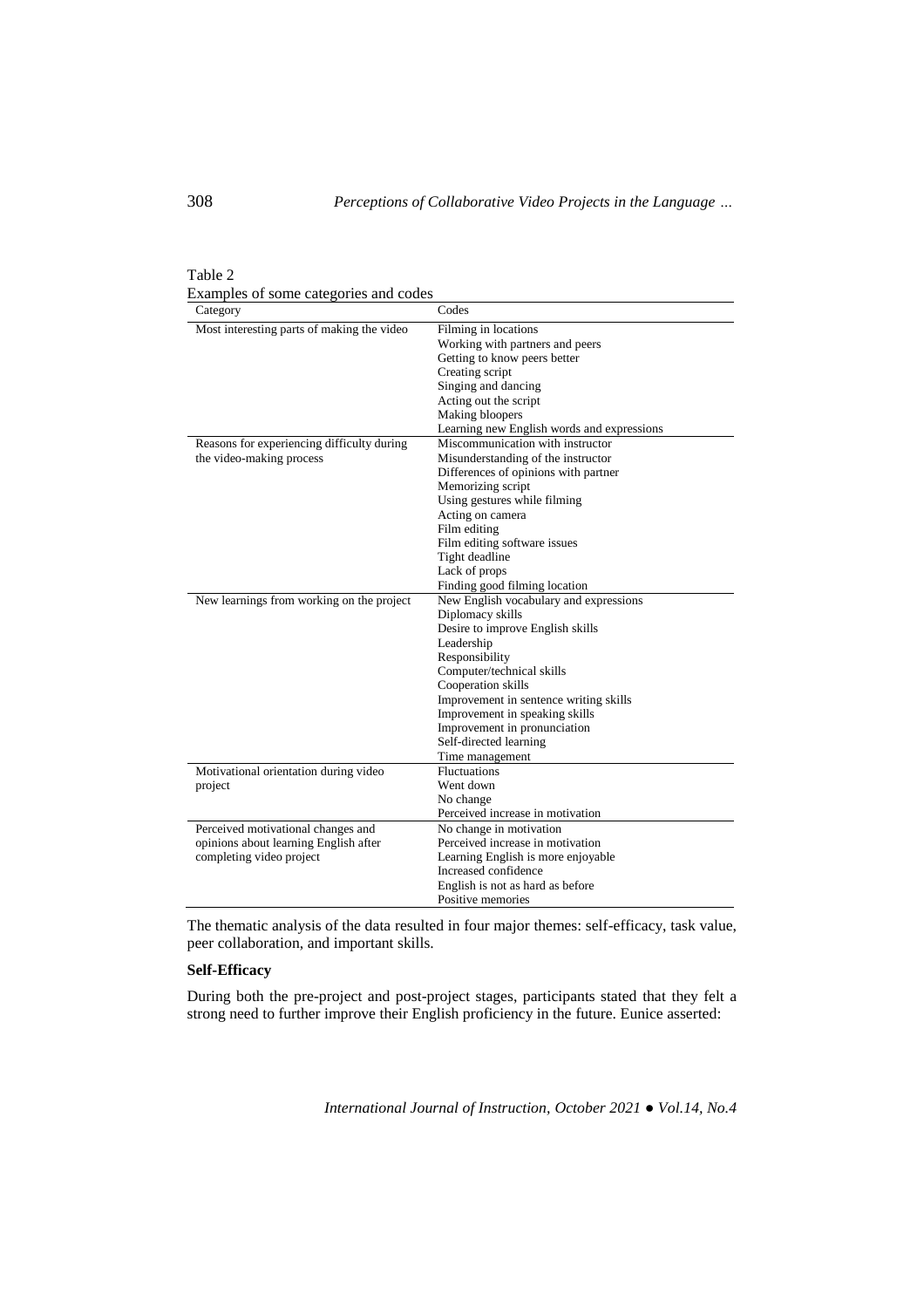*For me, as time goes by, it is becoming more fun. Maybe because of the project but class is becoming more fun as time goes by. In the beginning when the professor asked questions, I felt a little apprehensive to answer questions. Maybe because I kept on speaking, during class and in the video project, I feel I can hear and understand better. So, as I speak more, I participate better and have more interest. I like class better. I've gotten better…*

As can be seen by her statement above, Eunice attributed her enjoyment of class most likely to the video project. In addition, she appeared to exhibit both a high self-efficacy and self-confidence when it comes to learning English. She stated:

*I have a lot of confidence. I really like discussions with many people. I have no fear or qualms about asking questions to the professor. Because our past English classes were based on CSAT prep and listening focused, it is hard to speak out in English. How do we say this in English and I feel blocked. But [now] because we talk in English with the professor for one semester, I think that I will learn to speak really well in English (chuckles).* 

However, it was interesting to discover that self-confidence did not always equate with a high self-efficacy for the participants in this study. For participant Nina, this was the case. She explained:

*When I was young, I thought that saying one English word was enough for communication. But as I got older, I realized that I need to speak in sentences. Up until now I only really learned English implicitly rather than conversationally so I feel that I really lack in my English ability. So, because of this, I still feel a little fear.*

Given her statement above, however, Nina emphasized that her perceived lack of selfconfidence when speaking in English did not negatively impact her motivation to learn English at all.

#### **Task Value**

Results seem to indicate that the participants' motivation level was positively impacted due to a high task value for the video project. We can see evidence of a high task value of the video project through the demonstrated amount of dedication and engagement of the participants while working on the project together. For example, when asked how many retakes they did due to mistakes they made while filming, Nina said, "About 50. And I made 20 of the NGs during the introduction." For participant Ulysses, he appeared to put a high task value on the project as he stated that it allowed him to become closer to his partner and classmates which is very important for him. He stated that the most meaningful part about the infomercial video project for him was the opportunity to help one another while filming and consequently, become better friends with his peers. Thus, completing this project helped him develop deeper friendships with his peers which encouraged him to more actively engage in the project as he became more invested in it. We can also see evidence of a high task value through participant Mike's self-reflection about the project. About his infomercial video, Mike stated:

*International Journal of Instruction, October 2021 ● Vol.14, No.4*

*Jung* 309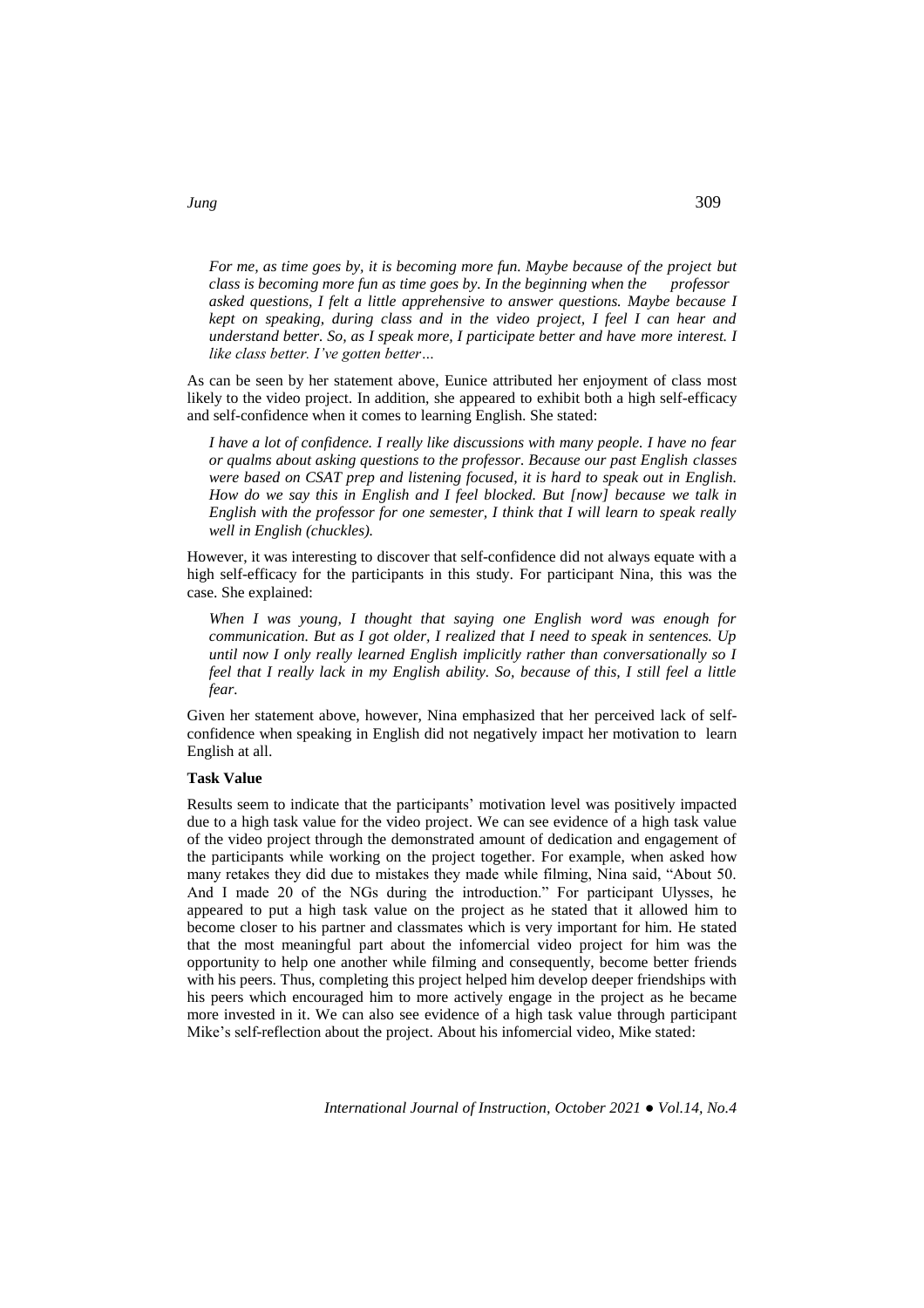*This project we make our product. It's very interesting for me. Not other product. Our product we sells. So, we deliver our product much better than other products. So, I can sell very well because I love my product Language Food. So, it's very interesting for me.* 

Mike and his partner Jae also prepared several food props by going shopping for them together. Mike displayed a perfectionist personality regarding the video as video-making is one of his hobbies. Of this, Mike stated, "Jae said, 'Hey don't use sushi. Ramen is Japanese too!' I said, 'No! Always sushi! Not ramen!'" Thus, a high task value for the video project is represented by his ardent enthusiasm for his infomercial topic, *Language Food*, pushing him to create a video that went much more beyond the minimum requirements. Similarly, when asked why they included subtitles in their video when it was not a requirement, participant Yuna remarked, "That was because we wanted the person who is watching to watch more comfortably…Because our pronunciation is not that good, we didn't think that the viewer would be able to understand what we said." Therefore, both Mike and Yuna's group went the extra mile for the video project because of their desire to do the best they could. Thus, for these reasons, it is conclusive that the high task value the participants possessed during the process of creating the infomercial video contributed positively to their language learning motivation.

#### **Peer Collaboration**

It appeared that peer collaboration had a positive effect on motivation as well. Of his partner, Sam stated, "Thanks to Ulysses, we were able to conduct this project very vigorously and so it was very good." Likewise, participant Yuna revealed that her peer collaboration experience with her partner had a positive effect on her engagement and motivation for the project. Of her collaborative experience, Yuna stated, "My partner Hannah and my opinion is correct and the preparation for the task was fun. Honestly, there were many ideas but from among those, we chose one. We wanted to make it fun so it was fun." When asked what she discovered her strength was while working on the video project with her partner, Eunice elucidated:

*For me, it was working together. When I see each person having tasks assigned, either making the script, editing, this is how it was usually divided. Nina and are both ambitious. But we were afraid that we would have differences in opinions and thinking which would cause issues so we decided to do everything together from the start.* 

Similarly, participant Nina learned that good communication and cooperation with peers is key to a successful project outcome. In her words, she explained:

*Um, even if our opinions differ, we learned that it is important to try to concede or yield. Also, I learned that making this video with others rather than just on my own is more meaningful. I think it's better.* 

Nina sums up the final thoughts of many of her peers after successful completion of the infomercial video project: "In the final wrap-up session right before we submitted the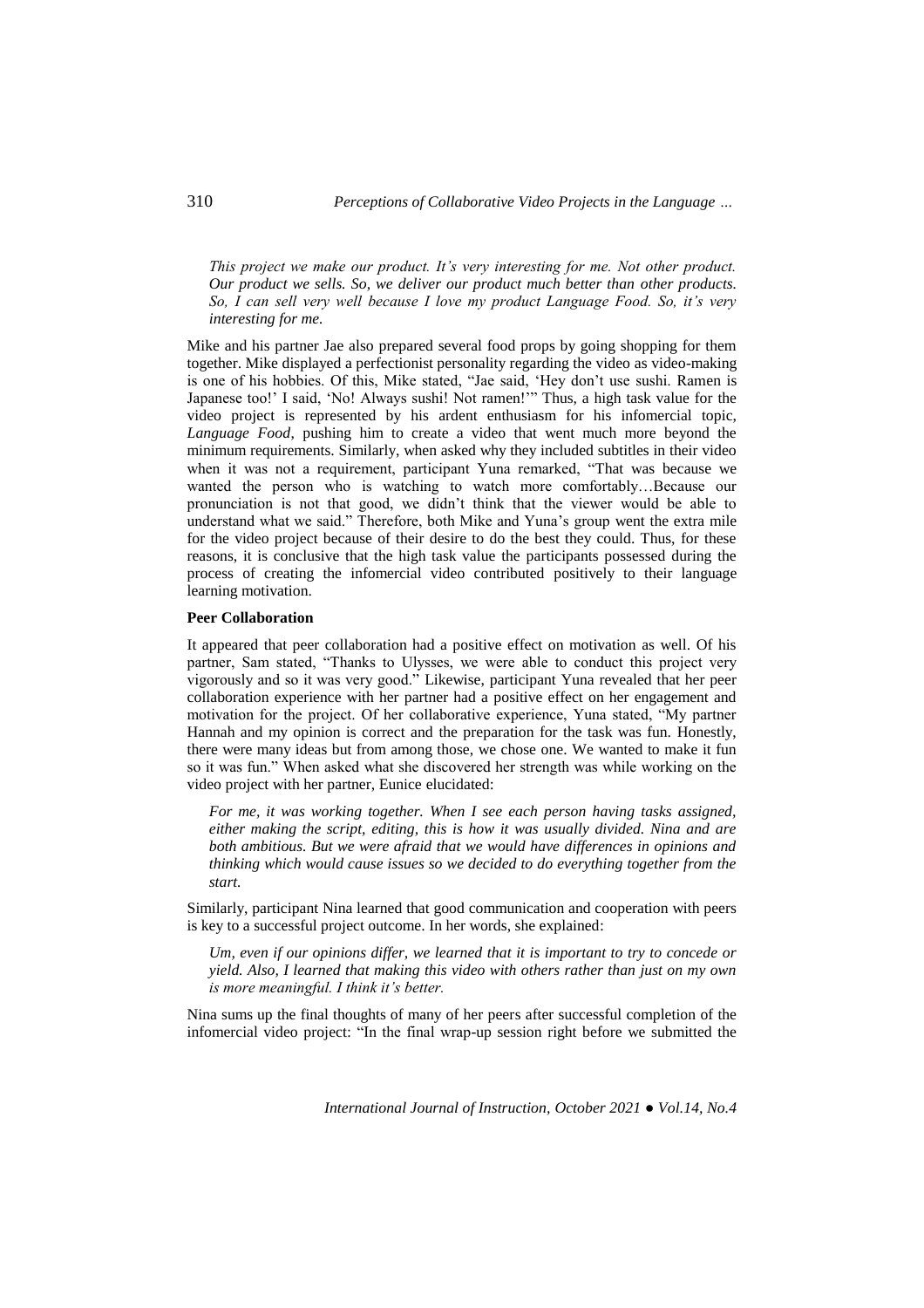video, we watched our finished video. We felt warm and fuzzy. Whether it was good or not, we did it." Hence, peer collaboration during the video-making process enabled the participants to assist and encourage one another through a supportive and collegial atmosphere, positively affecting their motivational orientation.

#### **Important Skills**

Through the creation of the infomercial video project, participants acquired improvements in some technological and English proficiency skills. Learning how to video edit and add special effects were skills that participant Yuna gained. "Within editing, I learned how to put in subtitles and special effects for the first time." For Nina, her partner Eunice was very helpful with the video. She revealed, "Eunice made the video in the past but for me it was the first time. Together, we put in this and that. I think my computer savvy increased." Even Mike, a film connoisseur, learned many new techniques with the editing software that he used. He commented, "Actually, movie or drama it doesn't use text or image. So, through this project, I can use text and images technique. So, it's very good." This project allowed Mike the opportunity to experiment at a higher level with the various functions he never tried before using video editing software such as creating subtitles and special effects. In addition, many participants reported improvements in their English proficiency skills, specifically speaking, writing, and listening. When asked which English skill she thought improved the most, Nina elaborated on her improved speaking skill:

*Even in the past in middle and high school, for speaking, the performance evaluation always occurred at least once. Every time I had the evaluation, I got nervous and had trouble speaking. From this [video project], I got a lot of practice speaking so this time, I presented about social media… I think I spoke better.* 

Similarly, participants were able to add to their English vocabulary knowledge while developing the script for their videos. For example, for their *Young Zoo Cure* infomercial on an analgesic, Yuna and her partner expanded their knowledge of English vocabulary on human ailments such as the word "cramps" and the expression, "Do you ever get menstrual cramps?" Likewise, from Nina and her partner's video *Chiropractic Slippers*: "This helps your body circulate blood and remove swelling from your legs," is also not a typical expression a student would learn from an EFL class or textbook. However, they are helpful in practical life situations and can be used in various settings which is one of the purposes of communicative language teaching. For Mike, "Let's go live," is another new English expression that he learned when making his script for his infomercial video. He asserted, "Textbook don't teach me 'twenty-nine, ninety-nine' (\$29.99) and 'One-tenths of the price.'" Thus, it is obvious that participants acquired various useful skills while completing their video projects.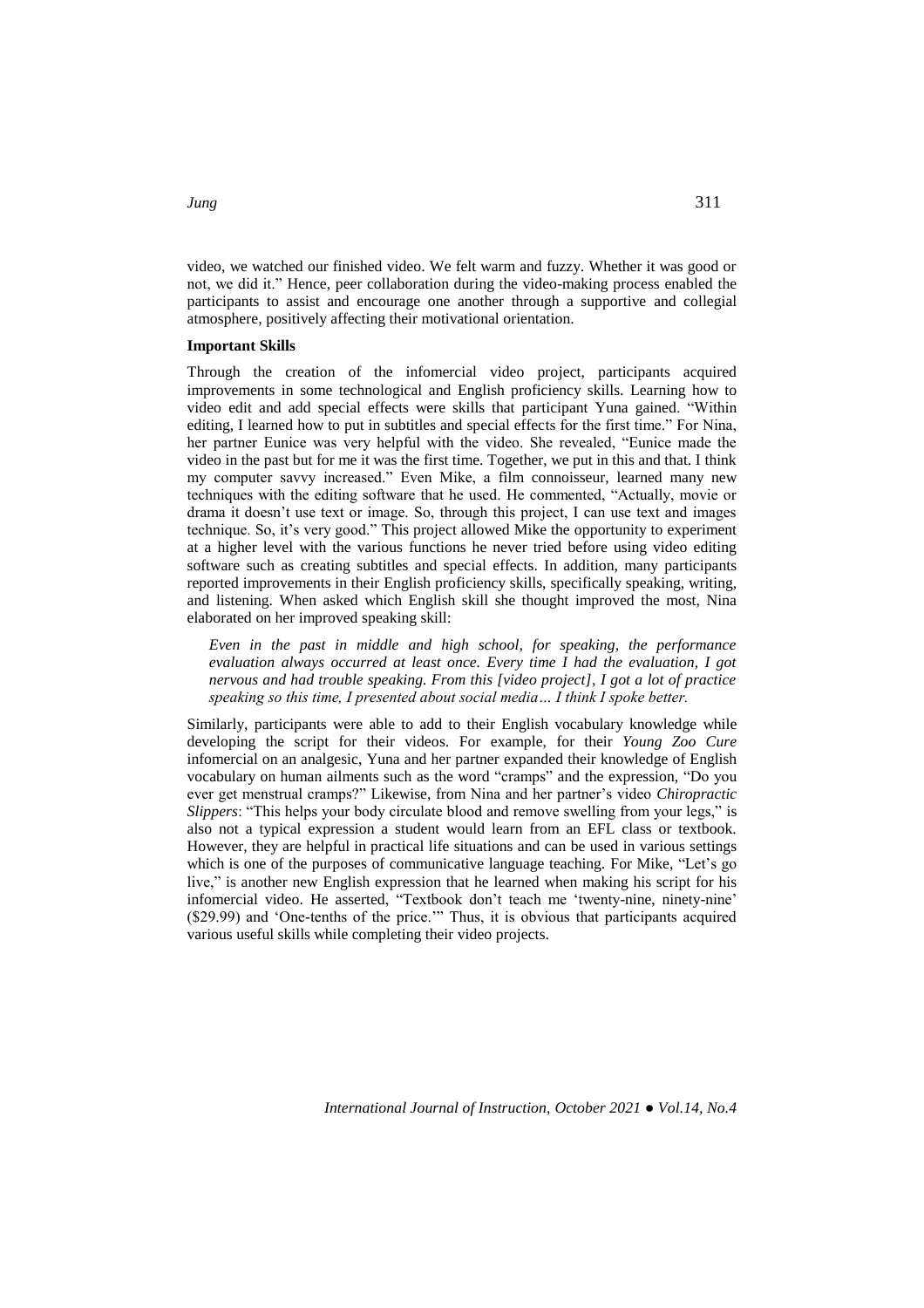## **DISCUSSION**

## **How Students Experienced the Process of Creating Videos to Learn and Practice English**

The participants' project engagement, learning experiences, and perceptions with regard to the video projects are in line with the current research conducted on language learners' experiences with technology which are generally viewed as effective for language learning motivation (Ahmadi & Reza, 2018; Alsied & Pathan, 2013; Chen, 2020; Kalanzadeh et al., 2014; Tsai, 2020; Wu, Yen, & Marek, 2011). Based on the findings, there appeared to be a strong emotional conviction and motivation to succeed in the participants. The learner's emotional conviction is an embodiment of the desire to achieve more through various extrinsic and intrinsic factors (de Burgh-Hirabe & Feryok, 2013). Support for this is found in the pre-project stage where many participants stated that they were motivated to study English due to extrinsic reasons stemming from family, classroom teacher, peers, technology, and future career. The results further support the findings of Daif-Allah & Aljumah (2020) who found that in a study of 247 Saudi male and female EFL students, highly ranked on the list of motivation to learn EFL were for better future employment opportunities and the desire to communicate knowledge and culture as well as form friendships with English-speaking foreigners. Similarly, the conclusions of other previous studies further support the results of this study that indicate the important influence of the teacher on language learners' motivation (Ng  $\&$  Ng, 2015) and the positive impact of using technology to increase intrinsic motivation and engagement (Sun & Hseih, 2018).

During the project implementation stage, it appeared that motivational orientation was positively impacted in many of the students due to the influence of peer collaboration, a finding which supports past research on the positive influence of collaborative dialogue (Swain, 2000) within the context of task-based language activities. Challenges are often alleviated by fellow peers when working together in groups. This alleviation brought on by the support of colleagues can lead to a positive impact on motivation, classroom engagement, and camaraderie (Kiefer, Alley, & Ellerbrock, 2015). In the case of the participants in this study, collegial support occurred during technical difficulties, script memorization and acting struggles when motivational orientation may have become negatively impacted.

Finally, the post-project stage consisted of the participants sharing their video-making learning experience. The final reflections of the participants and their finished products revealed that the interactive and peer collaborative nature of the video project was an enjoyable and memorable experience for them. Because of this video project, participants also reported improvements in their motivation level and English proficiency skills such as speaking, listening, and writing abilities. They also noted perceived improvements in their vocabulary knowledge. These reported experiences corroborated with those of the participants in Huang's (2015) study where the participants stated that they experienced improvements in their overall English proficiency as evidenced through improved TOEIC test scores and indicated that their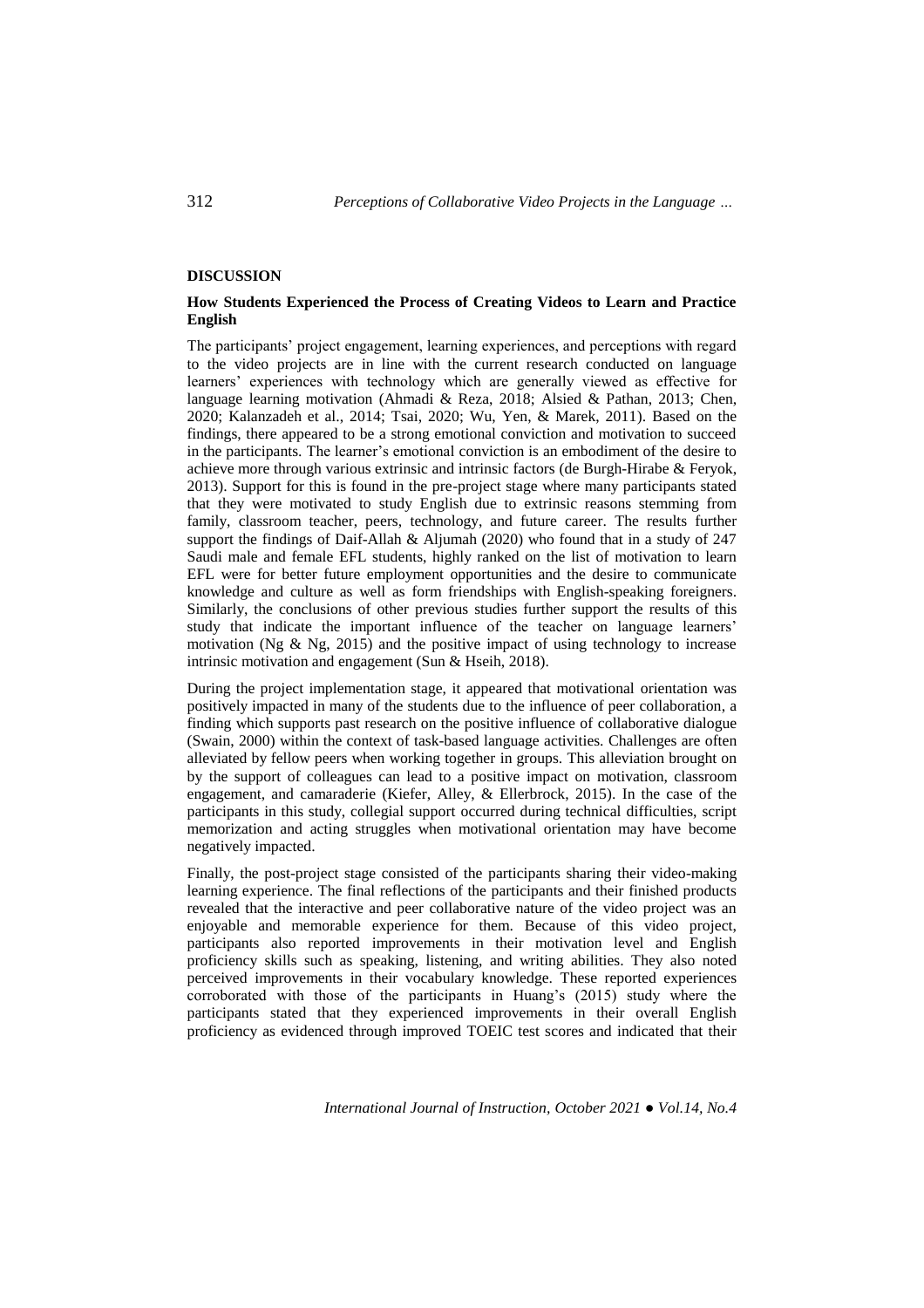interest and motivation were maintained because of the fun nature of creating the video. Likewise, the possession of self-efficacy in the participants resulting in a positive effect on engagement and performance in the task also mirrors the findings of Bai et al., (2020); Karbakhsh & Safa, (2020); & Ugwuanyi et al., (2020) as noted in the literature review. Similar to Lumbantobing's (2020) study, a high-perceived self-efficacy was a strong indicator of high motivation in the participants of this video project study. Similarly, a recent study on the effects of project-based learning on student teacher selfefficacy and achievement reveals a significant difference between the experimental and control group (Mahasneh & Alwan, 2018) lending further support for the effectiveness of project or task-based learning on improving self-efficacy and achievement in language learners. Task value (Eccles & Wigfield, 2002; Wigfield & Eccles, 2020), the other sociocognitive indicator of motivation applicable to this study, was evidently high in the participants due to their strong, predominantly extrinsic, motivation. Like participant Mike who happened to be mainly intrinsically motivated by the video project, the rest of the predominantly extrinsically motivated participants also placed a high task value on the video project due to a strong desire to succeed in the EFL course. This study's findings are also consistent with Shin's (2018) study among 79 Korean EFL university students in Korea which indicated that the collaborative creation of video projects of scripted job interview scenario role plays resulted in increased motivation and self-efficacy among students as well as enhance cooperation skills.

## **Participants' Views of the Impact of TBLT through the Creation of Video Projects**

The participants' positive views of the impact of TBLT align strongly with their favorable opinion for the use of technology, aiding in language learning motivation. Improvements in English proficiency skills and vocabulary acquisition in addition to technological skills like video editing that the participants experienced through TBLT and technology are supported by current literature in the field (Abdulrahman & Basalama, 2019; de la Guia, Camacho, Orozco-Barbosa, Brea Lujan, Penichet, & Lozano Perez, 2016; Genc Ilter, 2009; Huang, 2015; Kalanzadeh et al., 2014; Mulyadi, Wijayatiningsih, Singh, & Prastikawati, 2021; Rashid, Cunningham, & Watson, 2017). Their positive reflections are expressed through their conveyed feelings and opinions about the video project. It is of importance to note that this study also brings to light the efficacy of combining TBLT and technology in the students' acquisition of English vocabulary used in specific fields or English for Specific Purposes (ESP). This type of communicative English instruction is learner-centered and discipline-based (Hyland, 2007) which is useful for the student's particular major. The participants developed knowledge of English vocabulary unique to their particular projects and majors. Their learning experiences and perceptions of the project are evidence of the synergistic effect of TBLT and technology on language learning (Doughty & Long, 2003; González-Lloret & Ortega, 2014).

The integration of TBLT and technology could lessen the language learning apprehension of students (González-Lloret & Ortega, 2014). Reducing the students' learning fears, or lowering students' affective filters, results in a greater amount of language output in the course of task completion (Lai & Li, 2011). Language output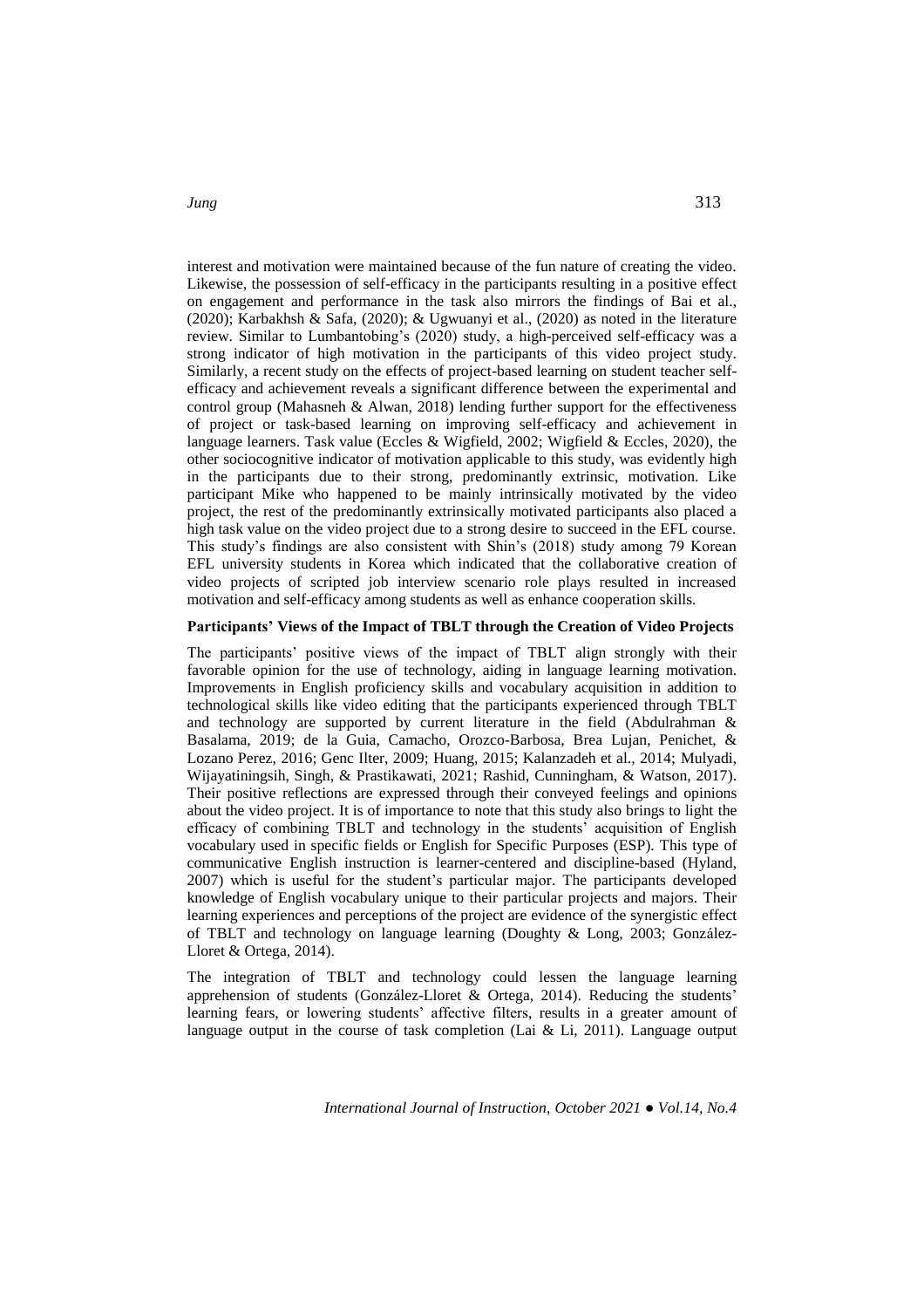increase can induce a positive chain reaction in which the resulting greater speaking fluency produces increased confidence and self-efficacy in the student. This then leads to an increase in EFL learning motivation, supplying the drive for the learner to complete a task. During the course of creating the video project, participants showed evidence of demonstrating this positive chain reaction with regards to their motivation. Figure 1 below illustrates the effect that TBLT and technology have on the participants with regard to their motivation.



#### Figure 1

A flowchart of the effect of TBLT and technology on the language learner

Thus, the reported feelings and opinions of the participants in this study strongly correlate with the theoretical underpinnings of González-Lloret & Ortega (2014) as the combined effects of TLBT and technology in the form of the infomercial video project proved to be a unique and interesting experience for many of them. For the participants, this project was a chance to create something distinctive with their peers in an environment that is safe and supportive. When students feel comfortable and secure in their learning environment, learning becomes more effective. It also helps bring fellow peers closer together as they learn and encourage one another.

Task-based language activities incorporated with technology augments the social cohesiveness of EFL learners (Biria & Jafari, 2013; Kukulska-Hulme & Viberg, 2018; Lai & Li, 2011). For instance, mobile technologies, including smartphones and tablets, which have become quite ubiquitous, have proven to support collaborative learning among EFL learners as well as improve their levels of motivation, engagement, and selfconfidence (Kukulska-Hulme & Viberg, 2018). Through collaborative task-based language activities infused with various forms of technology, social cohesiveness can have a positive influence on the EFL learner's language learning, and therefore, motivation. Hence, based on similar past studies as discussed above, this present study provides additional support and new insight into the effectiveness of utilizing technology, specifically student-made video projects, to positively impact EFL students' language learning motivation through authentic and meaningful peer collaborative learning opportunities.

## **CONCLUSION**

Findings from this study conclude that the participants, in general, reported positive perceptions of their motivation to learn English in relation to their engagement with video projects based on their collaborative and technology-enhanced learning experience. Additionally, findings also point to the role of sociocognitive constructs of motivation, specifically self-efficacy and task value, in the perceived influence of video projects on language learner motivation. This study also contributes to addressing the existing research gap on Korean post-secondary EFL students regarding the synergistic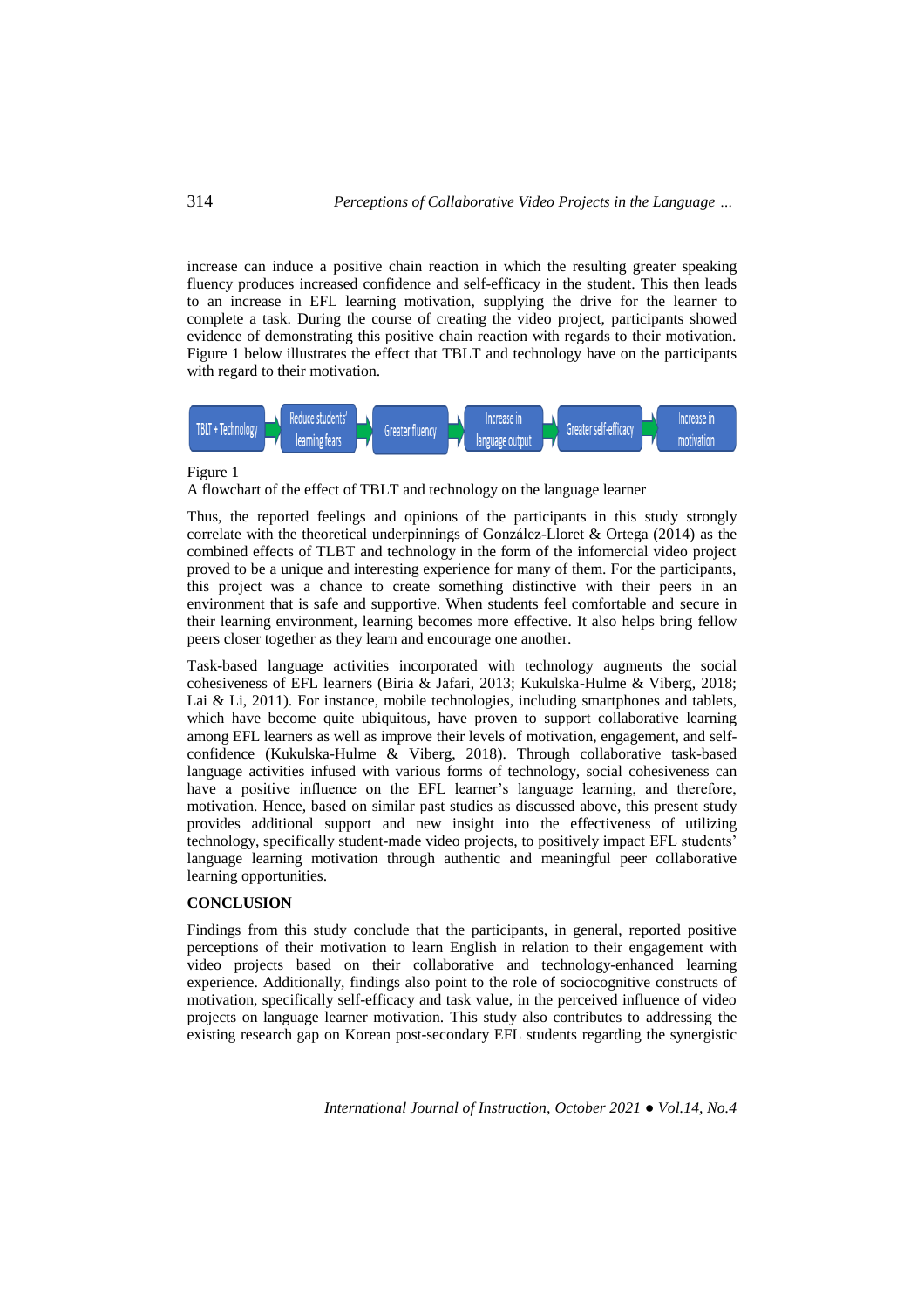effect of TBLT and technology on language learner motivation. Stemming from the findings of this research, incorporating student-made video projects through TBLT in post-secondary EFL curricula is strongly recommended. It would be better for educators to focus on authentic learning activities that allow language learners to take greater ownership of their learning, regardless of their language proficiency level and age. Projects that combine TBLT and technology on specific topics that are tailored to be interesting and meaningful to students would positively impact language learner motivation.

This study provides EFL educators evidence to create curricula and course offerings that incorporate the use of video projects in post-secondary classrooms. In addition, they ought to consider the students' particular interests and have them work together collaboratively in pairs or groups to benefit from peer learning and a support system. Thus, a significant factor to consider when it comes to EFL motivation in universities is the use of technology, specifically video projects. Future research would consider making classroom observations and examining students' translanguaging practices during creation of video projects and how they support their learnings and motivation with regard to language learning.

#### **ACKNOWLEDGEMENT**

This research study was supported by Woosong University Research Funding 2020.

## **REFERENCES**

Abdulrahman, T. R., & Basalama, N. (2019). Promoting students' motivation in learning English vocabulary through a collaborative video project. *Celt, 19*(1), 107-137. doi: 10.24167/celt.v19i1.493

Ahmadi, D., & Reza, M. (2018). The use of technology in English language learning: A literature review. *International Journal of Research in English Education, 3*(2), 115- 125.

Alsied, S. M., & Pathan, M. M. (2013). The use of computer technology in EFL classroom: Advantages and implications. *International Journal of English Language & Translation Studies, 1*(1), 61-71.

Bai, B., Nie, Y., & Lee, A. N. (2020). Academic self-efficacy, task importance and interest: relations with English language learning in an Asian context. *Journal of Multilingual and Multicultural Development,* 1-14.

Basco, L. M., & Han, S-H. (2016). Self-esteem, motivation, and anxiety of Korean university students. *Journal of Language Teaching and Research, 7*(6), 1069-1078. doi: 10.17507/jltr.0706.02

Biria, R., & Jafari, S. (2013). The impact of collaborative writing on the writing fluency of Iranian EFL learners. *Journal of Language Teaching and Research, 4*(1), 164-175. doi: 10.4304/jltr.4.1.164-175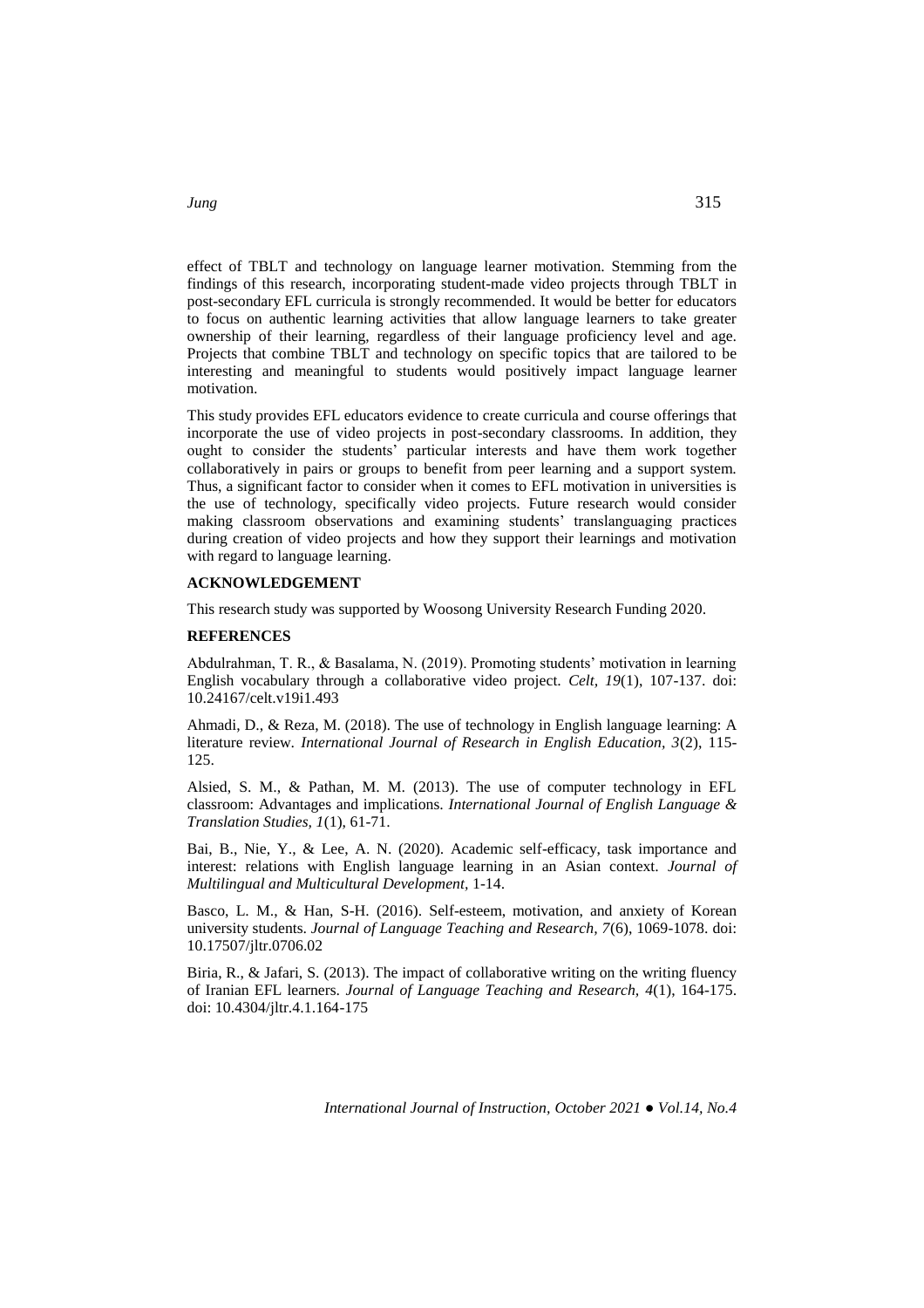Bong, M. (2001). Between-and within-domain relations of academic motivation among middle and high school students: Self-efficacy, task-value, and achievement goals. *Journal of Educational Psychology, 93*(1), 23-34. doi: 10.1037/0022-0663.93.1.23

Byean, H. (2015). English, tracking, and neoliberalization of education in South Korea. *TESOL Quarterly, 49*(4), 867–882. doi: 10.1002/tesq.257

Chen, C. H. (2020). AR videos as scaffolding to foster students' learning achievements and motivation in EFL learning. *British Journal of Educational Technology, 51*(3), 657- 672.

Cheng, H., & Dörnyei, Z. (2007). The use of motivational strategies in language instruction: The case of EFL teaching in Taiwan. *Innovation in Language Learning and Teaching, 1*(1), 153–174. doi: 10.2167/illt048.0

Chong S.W., & Reinders H. (2020). Technology-mediated task-based language teaching: A qualitative research synthesis. *Language Learning & Technology, 24*(3), 70–86.

Creswell, J. (2015). *Educational research: Planning, conducting, and evaluating quantitative and qualitative research* (4th ed.). Upper Saddle River, NJ: Pearson Education Inc.

Daif-Allah, A. S., & Aljumah, F. H. (2020). Differences in motivation to learning English among Saudi university students. *English Language Teaching, 13*(2), 63-74.

de Burgh-Hirabe, R., & Feryok, A. (2013). A model of motivation for extensive reading in Japanese as a foreign language. *Reading in a Foreign Language, 25*(1), 72-93. Retrieved from http://www.nflrc.hawaii.edu/rfl/April2013/articles/deburgh.pdf

de la Guia, E., Camacho, V., Orozco-Barbosa, L., Brea Lujan, V., Penichet, V., & Lozano Perez, M. (2016). Introducing IoT and wearable technologies into task-based language learning for young children. *IEEE Transactions on Learning Technologies, 9*(4), 366–378. doi: 10.1109/TLT.2016.2557333

Doughty, C. J., & Long, M. H. (2003). Optimal psycholinguistic environments for distance foreign language learning. *Language, Learning & Technology, 7*(3), 50-80. doi: 10125/25214

Ebrahimzadeh, M., & Alavi, S. (2017). The effect of digital video games on EFL students' language learning motivation. *Teaching English with Technology, 17*(2), 87- 112.

Eccles, J., & Wigfield, A. (2002). *Motivational beliefs, values, and goals. Annual Review of Psychology, 53*, 109-132. doi: 10.1146/annurev.psych.53.100901.135153

Ellis, R. (2003). *Task-based language learning and teaching*. New York: Oxford University Press.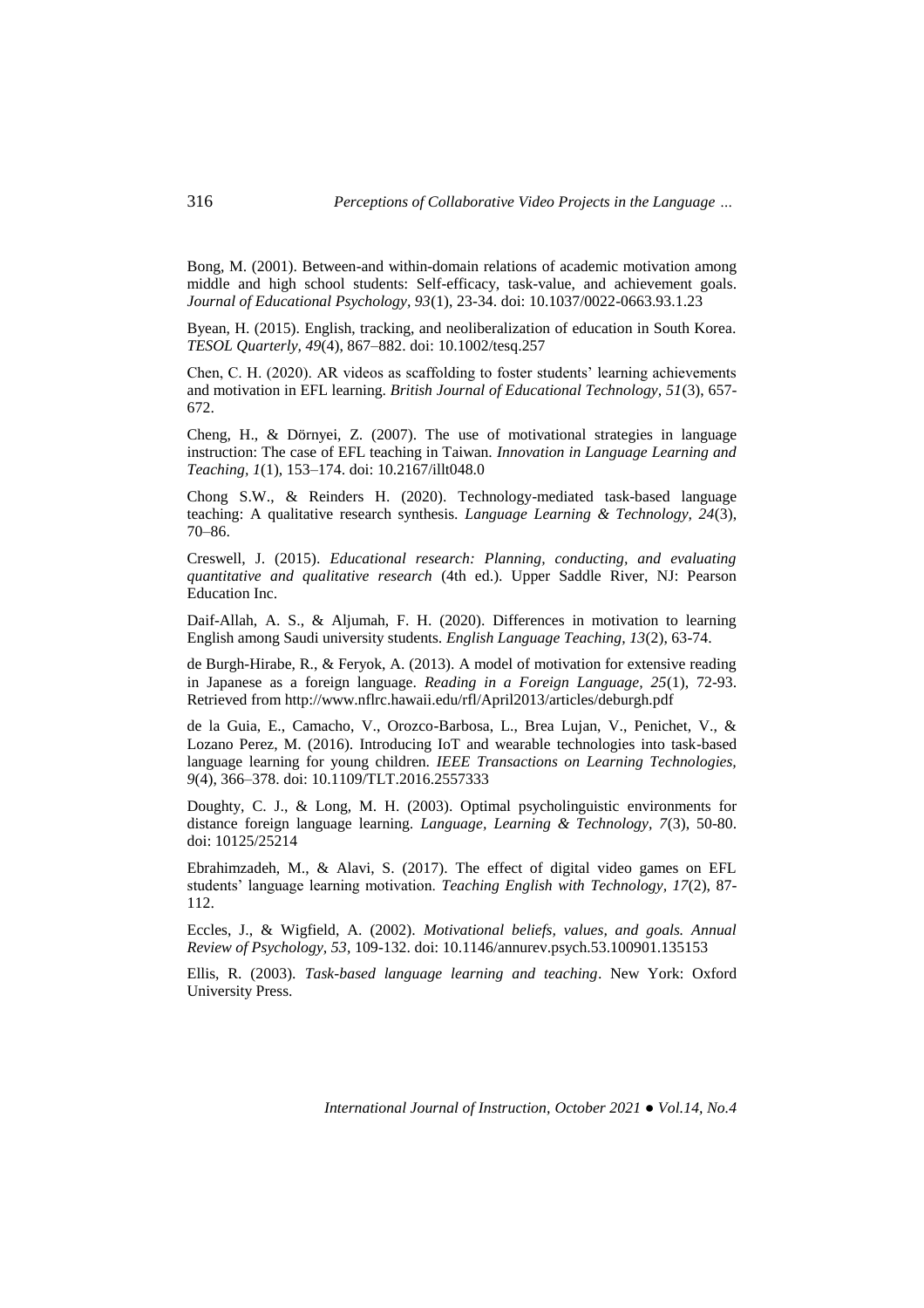Geddes, A. J. (2016). Korean university students' attitudes and motivation towards studying English. *Universal Journal of Educational Research, 4*(4), 704-715. doi: 10.13189/ujer.2016.040407

Genc Ilter, B. (2009). Effect of technology on motivation in EFL classrooms. *Turkish Online Journal of Distance Education, 10*(4), 136–158. doi: 10.17718/TOJDE.37730

González-Lloret, M., & Ortega, L. (2014). Towards technology-mediated TBLT: An introduction. In M. González-Lloret & L. Ortega (Eds.), *Technology-mediated TBLT: Researching technology and tasks* (pp. 1–22). Amsterdam: John Benjamins Publishing Company.

Guilloteaux, M., & Dörnyei, Z. (2008). Motivating language learners: A classroomoriented investigation of the effects of motivational strategies on student motivation. *TESOL Quarterly, 42*(1), 55–77. doi: 10.1002/j.1545-7249.2008.tb00207.x

Hashemi, M., Azizinezhad, M., & Darvishi, S. (2012). Using task-based language teaching, learning practically in English classes. *Procedia - Social and Behavioral Sciences, 31*(2011), 526–529. doi: 10.1016/j.sbspro.2011.12.098

Heinz, M., & Kobylinski, C. (2017). Korean university students' perceptions of teacher motivational strategies. *International Journal of Learning, Teaching, and Educational Research, 16*(9), 29-41. doi: 10.26803/ijlter.16.9.3

Huang, C., Yang, S., Chiang, T., & Su, A. (2016). Effects of situated mobile learning approach on learning motivation and performance of EFL students. *Journal of Educational Technology & Society, 19*(1), 263–276.

Huang, H. (2015). The effects of video projects on EFL learners' language learning and motivation. *International Journal of Computer-Assisted Language Learning and Teaching, 5*(1), 53–70. doi: 10.4018/IJCALLT.2015010104

Hyland, K. (2007). English for specific purposes. In J. Cummins & C. Davison (Eds.), *International handbook of English language teaching* (Vol. 15, pp. 391-402). Boston MA: Springer.

Juan-Garau, M., & Jacob, K. (2015). Developing English learners' transcultural skills through content- and task-based lessons. *System, 54,* 55–68. doi: 10.1016/j.system.2015.04.017

Kalanzadeh, G., Soleimani, H., & Bakhtiarvand, M. (2014). Exploring the influence of using technology on Iranian EFL students' motivation. *Procedia - Social and Behavioral Sciences, 98*, 814–823. doi: 10.1016/j.sbspro.2014.03.486

Karbakhsh, R., & Safa, M. (2020). Basic psychological needs satisfaction, goal orientation, willingness to communicate, self-efficacy, and learning strategy use as predictors of second language achievement: A structural equation modeling approach. *Journal of Psycholinguistic Research, 49*(5), 803-822.

*International Journal of Instruction, October 2021 ● Vol.14, No.4*

*Jung* 317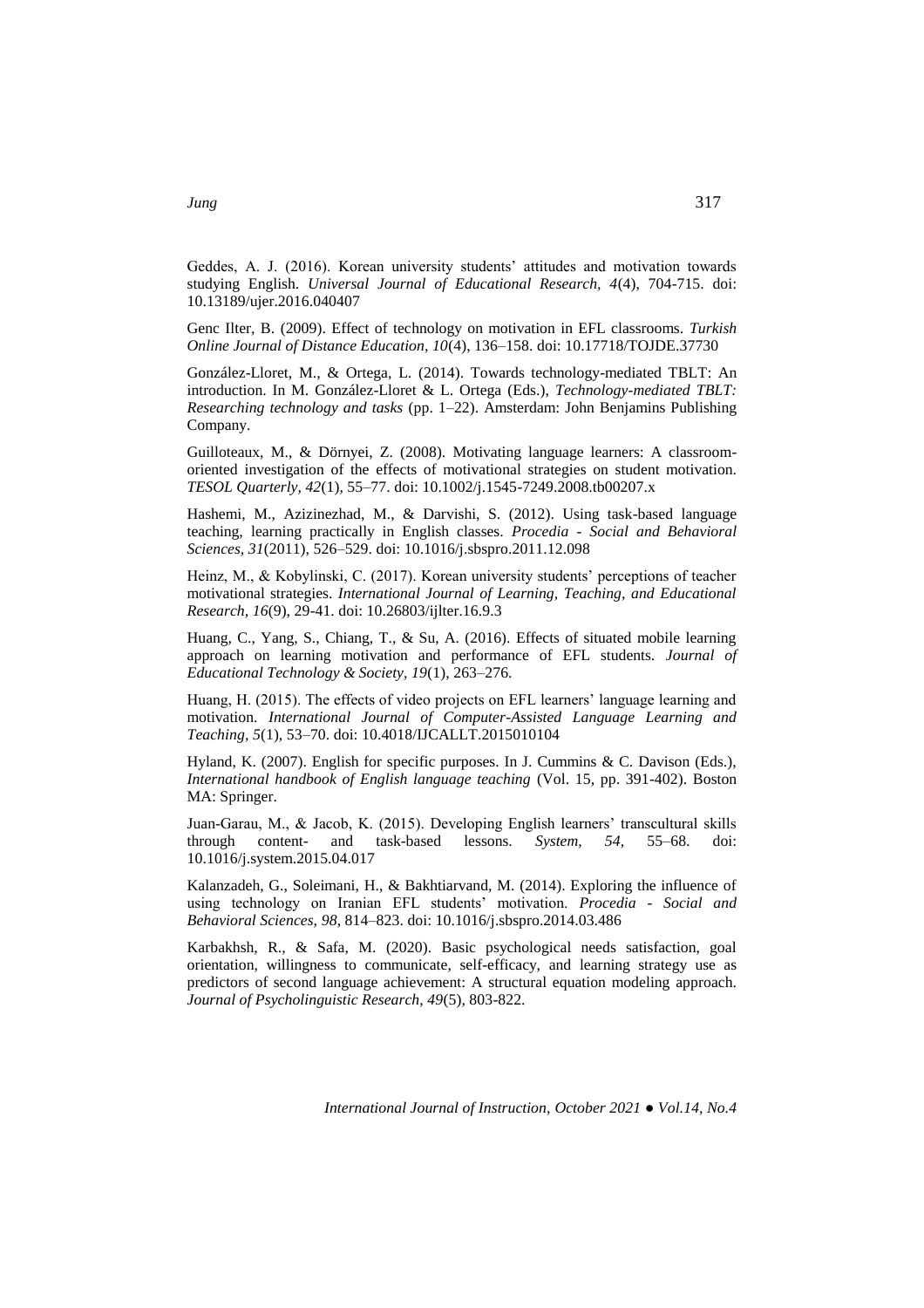Kiefer, S., Alley, K., & Ellerbrock, C. (2015). Teacher and peer support for young adolescents' motivation, engagement, and school belonging. *RMLE Online, 38*(8), 1-18. doi: 10.1080/19404476.2015.11641184

Krajka, J. (2012). Web 2.0 online collaboration tools as environments for task-based writing instruction. *Ankara Üniversitesi Eğitim Bilimleri Fakültesi Dergisi, 45*(2), 97- 118.

Kukulska‐Hulme, A., & Viberg, O. (2018). Mobile collaborative language learning: State of the art. *British Journal of Educational Technology, 49*(2), 207-218. doi: 10.1111/bjet.12580

Lai, C., & Li, G. (2011). Technology and task-based language teaching: A critical review*. CALICO Journal, 28*(2), 1-24. doi: 10.11139/cj.28.2.498-521

Lantolf, J., & Thorne, S. (2006). *Sociocultural theory and the genesis of second language development*. Oxford: Oxford University Press.

Larmer, J. (2014). Boosting the power of projects. *Educational Leadership, 72*(1), 42– 46.

Liu, Y., & Park, H. (2012). A study of Korean EFL learners' WTC and motivation. *Pan-Pacific Association of Applied Linguistics, 16*(2), 35–58.

Lumbantobing, P. A. (2020). The contribution of lecturer pedagogical competence, intellectual intelligence and self-efficacy of student learning motivation. *Budapest International Research and Critics in Linguistics and Education (BirLE) Journal, 3*(1), 564-573.

Mahasneh, A. M., & Alwan, A. F. (2018). The effect of project-based learning on student teacher self-efficacy and achievement. *International Journal of Instruction, 11*(3), 511-524. doi: 10.12973/iji.2018.11335a

McCaslin, S., & Young, M. (2015). Increasing student motivation and knowledge in mechanical engineering by using action cameras and video productions. *Advances in Production Engineering & Management, 10*(2), 87–96. doi: 10.14743/apem2015.2.194

Mistry, J., Bignante, E., & Berardi, A. (2016). Why are we doing it? Exploring participant motivations within a participatory video project. *Area, 48*(4), 412–418. doi: 10.1111/area.12105

Mulyadi, D., Wijayatiningsih, T. D., Singh, C. K. S., & Prastikawati, E. F. (2021). Effects of technology enhanced task-based language teaching on learners' listening comprehension and speaking performance. *International Journal of Instruction, 14*(3), 717-736.

Ng, C. F., & Ng. P. K. (2015). A review of intrinsic and extrinsic motivations of ESL learners. *International Journal of Languages, Literature and Linguistics, 1*(2), 98-105.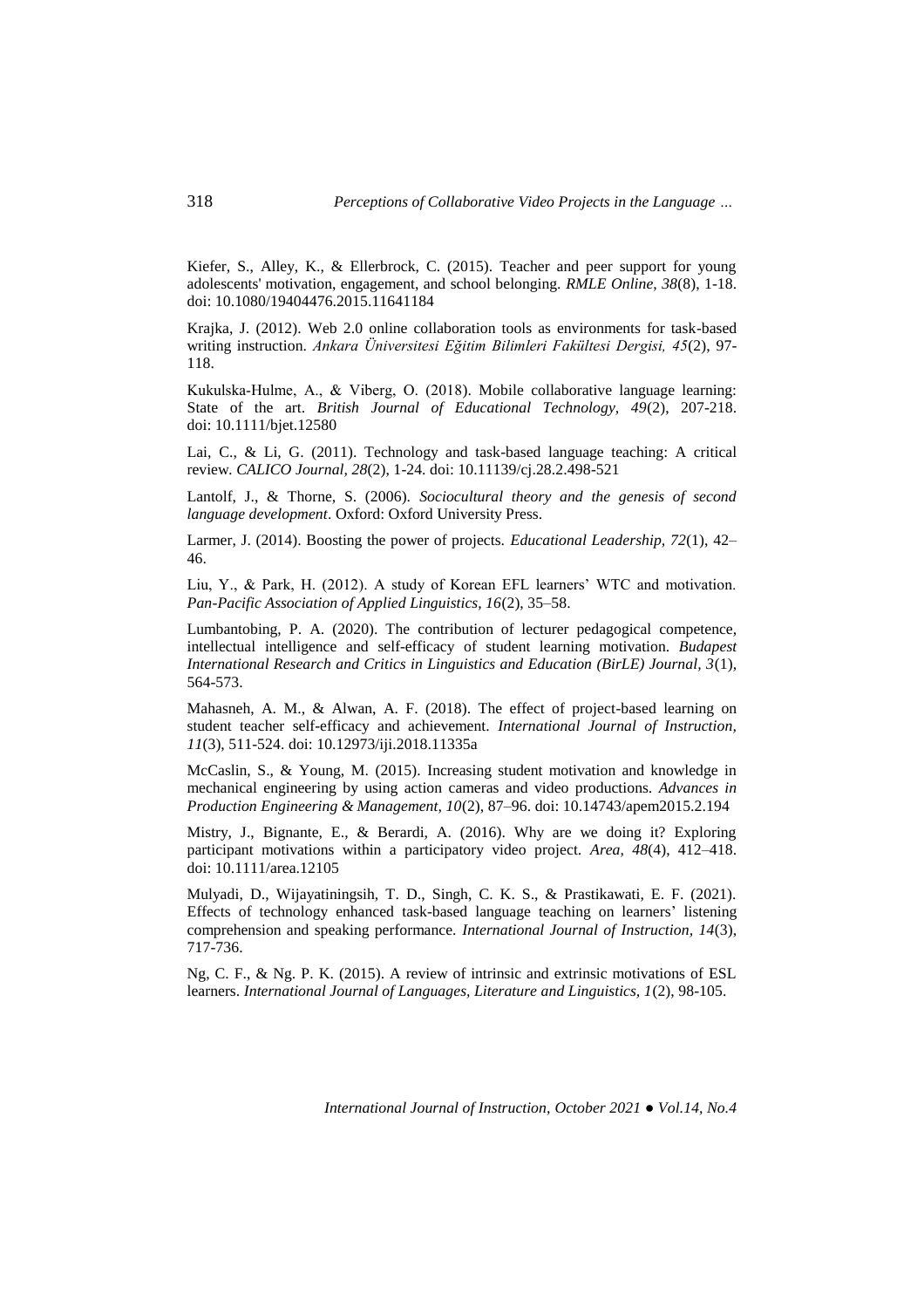Ranker, J. (2008). Making meaning on the screen: Digital video production about the Dominican Republic. *Journal of Adolescent & Adult Literacy, 51*(5), 410–422. doi: 10.1598/JAAL.51.5.4

Rashid, S., Cunningham, U., & Watson, K. (2017). Task-based language teaching with smartphones. *Teachers and Curriculum, 17*(2), 33–40. doi: 10.15663/tandc.v17i2.173

Shin, M. H. (2018). Effects of project-based learning on students' motivation and selfefficacy. *English Teaching, 73*(1), 95-114.

Sun, J. C.-Y., & Hsieh, P.-H. (2018). Application of a gamified interactive response system to enhance the intrinsic and extrinsic motivation, student engagement, and attention of English learners. *Educational Technology & Society, 21* (3), 104–116.

Sung, K. (2013). L2 motivation in foreign language learning. *Journal of Language and Linguistic Studies, 9*(2), 19–30.

Swain, M. (2000). The output hypothesis and beyond: Mediating acquisition through collaborative dialogue. In J. P. Lantolf (Ed.), *Sociocultural theory and second language learning* (pp. 97-114). Oxford: Oxford University Press.

Tavakoli, H., Lotfi, A., & Biria, R. (2019). Effects of CALL-mediated TBLT on motivation for L2 reading. *Cogent Education, 6*(1), 1-21.

Tsai, C-C. (2020). The effects of augmented reality to motivation and performance in EFL vocabulary learning. *International Journal of Instruction, 13*(4), 987-1000. doi: 10.29333/iji.2020.13460a

Ugwuanyi, C. S., Okeke, C. I., & Asomugha, C. G. (2020). Prediction of Learners' Mathematics Performance by Their Emotional Intelligence, Self-Esteem and Self-Efficacy. *Cypriot Journal of Educational Sciences, 15*(3), 492-501.

Varasteh, H., Ghanizadeh, A., & Akbari, O. (2016). The role of task value, effortregulation, and ambiguity tolerance in predicting EFL learners' test anxiety, learning strategies, and language achievement. *Psychological Studies, 61*(1), 2-12.

Vieira, F. (2017). Task-based instruction for autonomy: Connections with contexts of practice, conceptions of teaching, and professional development strategies. *TESOL Quarterly, 51*(3), 693–715. doi: 10.1002/tesq.384

Warsah, I., Morganna, R., Uyun, M., Hamengkubuwono., & Afandi, M. (2021). The impact of collaborative learning on learners' critical thinking skills. *International Journal of Instruction, 14*(2), 443-460. doi: 10.29333/iji.2021.14225a

Wigfield, A., & Eccles, J. (2002). The development of competence beliefs, expectancies for success, and achievement values from childhood through adolescence. In A. Wigfield, & J. Eccles (Eds.), *The development of achievement motivation* (pp. 91-120). San Diego, CA: Academic Press.